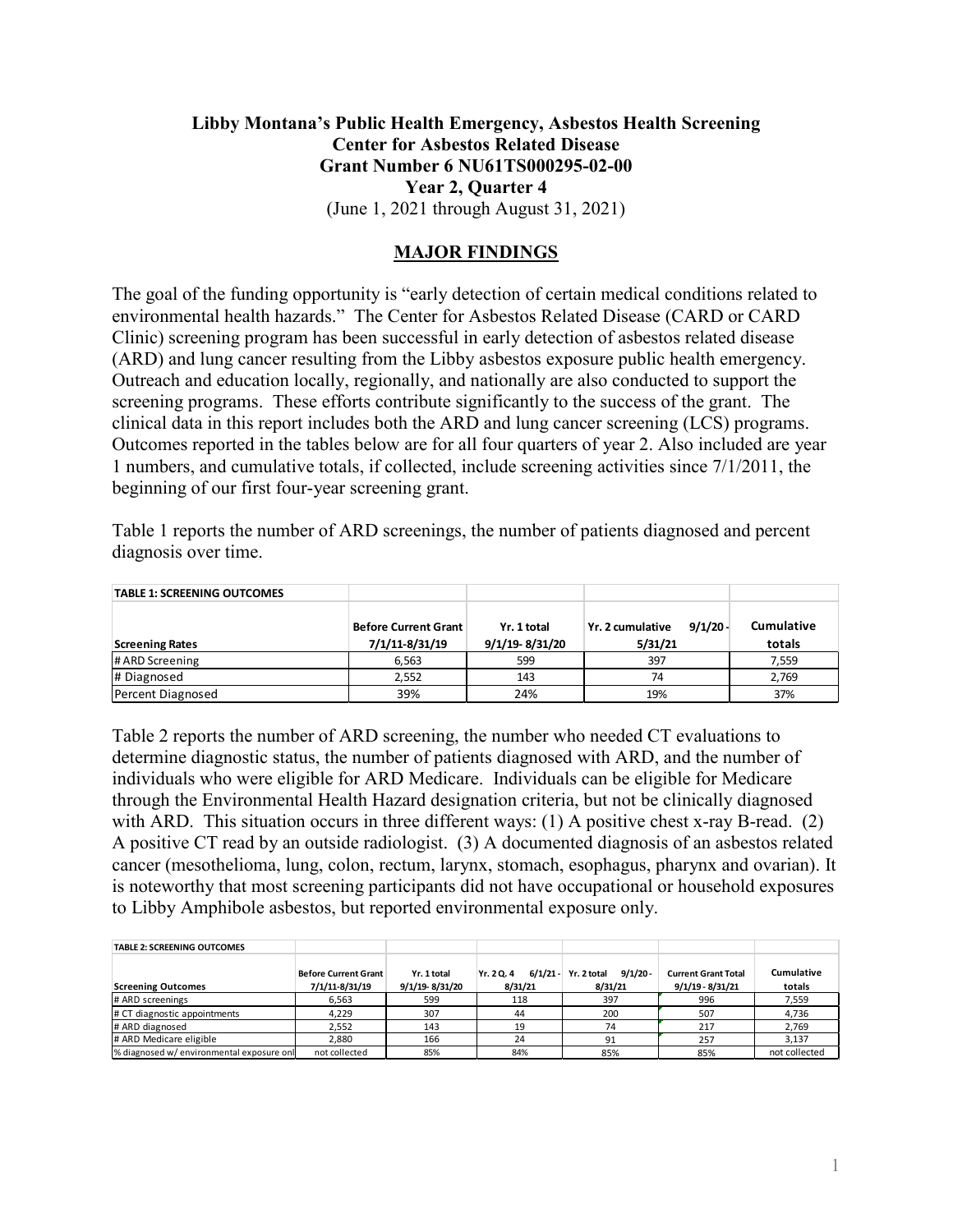# **GOALS/OBJECTIVES**

## **Goal 1: Provide medical screening in the Libby area and across the nation**

## **Asbestos Related Disease screening in Libby and across the nation:**

Table 3 details types of screening appointments. The number of screenings this quarter began to increase with more outreach and education related to COVID-19 safety precautions as well as a decrease in number of cases and vaccination availability however toward the end of the quarter numbers again dropped off with a surge of local COVI-19 cases caused by the Delta variant. Even after years of asbestos health screening programs in the Libby, Montana; new screening patients participating for the first time make up a significant portion of those seen (41% this quarter). Approximately half of all screening participants live outside of Lincoln County and this has remained true for the past nine years of the program. It is estimated that over 80,000 people could have spent significant time in the Libby, Montana area while the mine was in full operation, so there is likely a large number of potential screening patients that have not yet been through the program. For those who qualify, asbestos health screening is offered either in Libby at the CARD Clinic or at a distance if they cannot travel to Libby. Due to the Coronavirus pandemic, CARD has continued to promote more long distance screenings to limit travel and potential exposures. Successful completion of long distance screening (LDS) occurs when the participant completes all screening related activities (questionnaires, phone interview, spirometry, chest x-ray, and CARD medical provider visit by phone, plus a CT and second medical provider visit by phone if appropriate).

The total number of appointments reported exceeds the number of patients because many screenings include two appointments; an initial appointment and then a CT follow-up appointment. Each screening participant is asked if they would like to share their health information and screening results with ATSDR's Tremolite Asbestos Registry (TAR), and with their primary care provider (PCP). Most say yes to both consents. If screening patients are diagnosed with ARD, they are no longer eligible for asbestos health screenings but they are followed long-term by CARD for monitoring and disease management. During quarter four, 306 past screening participants were seen for ARD follow-up.

| TABLE 3: TYPES OF SCREENING APPOINTMENTS AND DIAGNOSIS RATES |                                               |                               |                                   |                                        |                                                  |                      |
|--------------------------------------------------------------|-----------------------------------------------|-------------------------------|-----------------------------------|----------------------------------------|--------------------------------------------------|----------------------|
| <b>Appointment Type</b>                                      | <b>Before Current Grant</b><br>7/1/11-8/31/19 | Yr. 1 total<br>9/1/19-8/31/20 | $6/1/21 -$<br>Yr. 20.4<br>8/31/21 | Yr. 2 cumulative<br>$9/1/20 - 8/31/21$ | <b>Current Grant Total</b><br>$9/1/19 - 8/31/21$ | Cumulative<br>totals |
| # screenings                                                 | 6,563                                         | 599                           | 118                               | 397                                    | 996                                              | 7.559                |
| # new screening patients                                     | 4,806                                         | 252                           | 48                                | 168                                    | 420                                              | 5.226                |
| # rescreenings                                               | 1,757                                         | 347                           | 70                                | 229                                    | 576                                              | 2,333                |
| # Lincoln County, MT residents                               | 3,366                                         | 310                           | 60                                | 205                                    | 515                                              | 3.881                |
| #LDS eligible screenings done in clinic                      | 2,679                                         | 114                           | 38                                | 89                                     | 203                                              | 2,882                |
| # of LDS patients                                            | 519                                           | 125                           | 14                                | 68                                     | 193                                              | 712                  |
| # in clinic appointments (includes both<br>visits)           | 9,445                                         | 680                           | 129                               | 447                                    | 1,127                                            | 10,572               |
| #LDS appointments (includes both visits)                     | 1,347                                         | 226                           | 33                                | 150                                    | 376                                              | 1.723                |
| Consented for TAR registry                                   | 5,015                                         | 483                           | 89                                | 290                                    | 773                                              | 5,788                |
| Consented to notify PCP of screening results                 | not collected                                 | 479                           | 92                                | 289                                    | 768                                              | not collected        |
| # past screeners diagosed with ARD seen for                  | not collected                                 | 2550                          | 306                               | 1083                                   | 3,633                                            | not collected        |

Table 4 details demographic data related to age and gender of the screening population.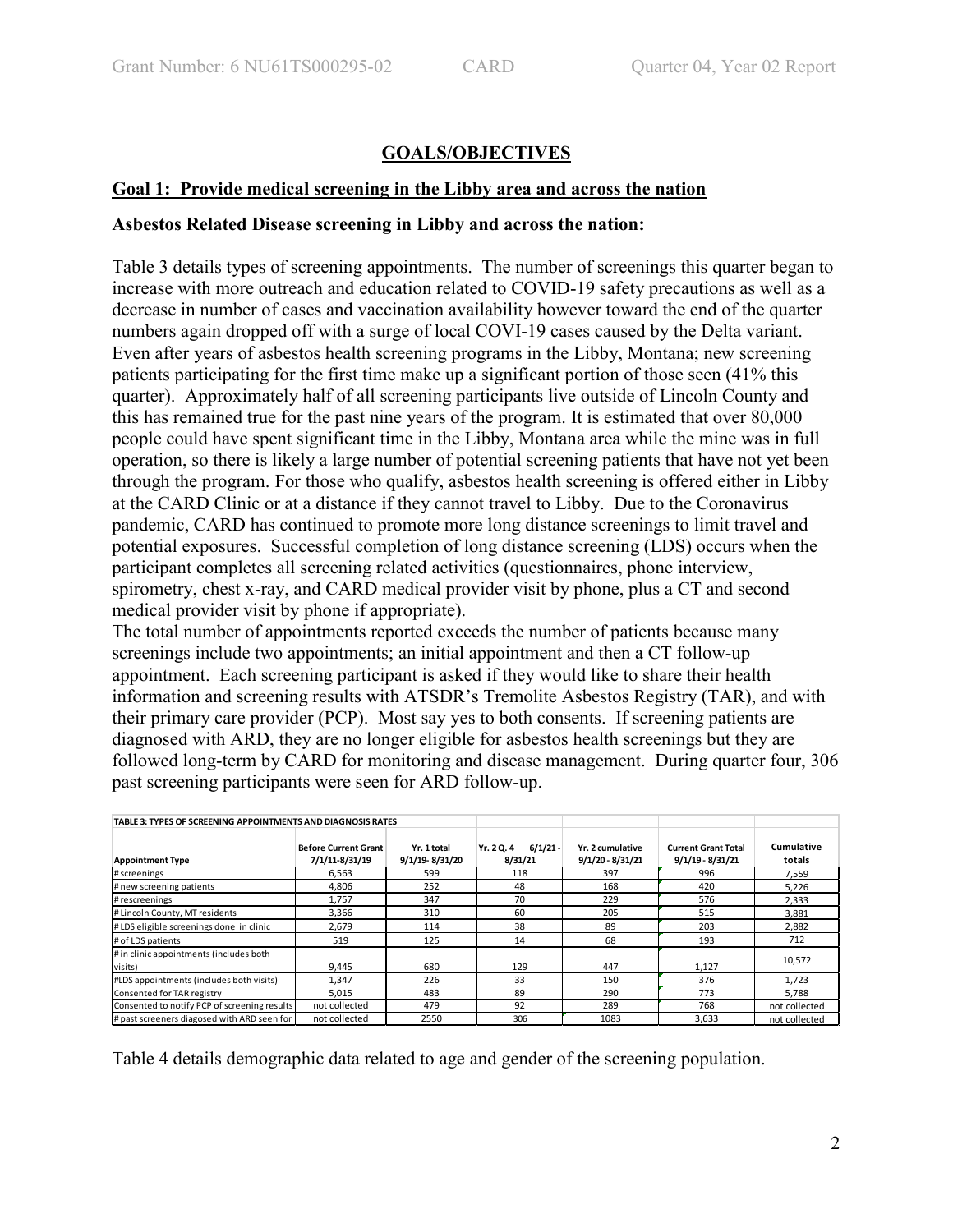| TABLE 4: DEMOGRAPHICS OF SCREENING PARTICIPANTS |                                               |                               |                                     |                                        |                                                  |                      |
|-------------------------------------------------|-----------------------------------------------|-------------------------------|-------------------------------------|----------------------------------------|--------------------------------------------------|----------------------|
| Demographics                                    | <b>Before Current Grant</b><br>7/1/11-8/31/19 | Yr. 1 total<br>9/1/19-8/31/20 | $6/1/21 -$<br>Yr. 2 Q. 4<br>8/31/21 | Yr. 2 cumulative<br>$9/1/20 - 8/31/21$ | <b>Current Grant Total</b><br>$9/1/19 - 8/31/21$ | Cumulative<br>totals |
| # screenings                                    | 6.563                                         | 599                           | 118                                 | 397                                    | 996                                              | 7,559                |
| #females                                        | 3.448                                         | 355                           | 65                                  | 231                                    | 584                                              | 4,034                |
| # males                                         | 3.115                                         | 244                           | 53                                  | 166                                    | 411                                              | 3,525                |
| # under age 35                                  | 351                                           | 27                            |                                     | 24                                     | 51                                               | 402                  |
| # between 35-49                                 | 1.289                                         | 116                           | 23                                  | 77                                     | 193                                              | 1,482                |
| # between 50-64                                 | 3.279                                         | 294                           | 53                                  | 190                                    | 484                                              | 3,763                |
| # age 65+                                       | 1.644                                         | 162                           | 34                                  | 106                                    | 268                                              | 1,912                |

Table 5 summarizes important clinical findings including the number of participants who report respiratory symptoms that may be asbestos related, the number with abnormal spirometry breathing test results, and the number with abnormal body mass index (BMI). This quarter, some screening participants did not have a spirometry test due to pandemic precautions. Spirometry testing require forceful exhalation and cannot be done with a mask on. Rapid COVID testing prior to spirometry was added as a component of the grant to enable spirometry testing to be conducted safely. Symptoms, spirometry results and BMI information are all used in conjunction with health and exposure histories for clinical decision making to determine whether a CT scan should be performed. In addition, those with high BMIs are offered education about healthy diet and exercise as appropriate for their state of health. A CXR is done on every screening participant but occasionally participants will refuse their chest x-ray and participate in screening anyway. This is usually because only a CT is medically warranted based on past medical care or referral, the individual is too young to be exposed to radiation for screening purposes, or she is concerned about possible pregnancy. The number of abnormalities identified on CXR is low because CARD's medical providers do not typically diagnose ARD from x-rays. If ARD is suspected, a CT scan is ordered. CT scans are considered the gold standard for ARD imaging.

| TABLE 5: CARD CLINICAL FINDINGS ASSOCIATED WITH ASBESTOS RELATED DISEASE |                                               |                               |                                     |                                        |                                                  |                      |
|--------------------------------------------------------------------------|-----------------------------------------------|-------------------------------|-------------------------------------|----------------------------------------|--------------------------------------------------|----------------------|
| <b>CARD Clinical Findings</b>                                            | <b>Before Current Grant</b><br>7/1/11-8/31/19 | Yr. 1 total<br>9/1/19-8/31/20 | $6/1/21 -$<br>Yr. 2 Q. 4<br>8/31/21 | Yr. 2 cumulative<br>$9/1/20 - 8/31/21$ | <b>Current Grant Total</b><br>$9/1/19 - 8/31/21$ | Cumulative<br>totals |
| # screenings                                                             | 6,563                                         | 599                           | 118                                 | 397                                    | 996                                              | 7,559                |
| # symptomatic                                                            | 4,408                                         | 381                           | 72                                  | 250                                    | 631                                              | 5,039                |
| #abnormal spirometry                                                     | 1,699                                         | 171                           | 31                                  | 76 (116 not done due<br>to COVID)      | 247                                              | 1,946                |
| # abnormal BMI (>30)                                                     | not collected                                 | 248                           | 47                                  | 144                                    | 392                                              | not collected        |
| # CXRs completed                                                         | 6,361                                         | 592                           | 116                                 | 392                                    | 985                                              | 7,345                |
| # no CXR done                                                            | 202                                           | $\overline{ }$                | 2                                   | 4                                      | 11                                               | 213                  |
| # abnormal CXR (CARD)                                                    | 394                                           | 17                            | 2                                   | 5                                      | 22                                               | 416                  |
| pleural only                                                             | 356                                           | 15                            | $\overline{2}$                      | 4                                      | 19                                               | 375                  |
| interstitial only                                                        | 19                                            |                               | 0                                   | 0                                      |                                                  | 20                   |
| both                                                                     | 19                                            |                               | 0                                   |                                        | $\overline{\phantom{a}}$                         | 21                   |
| # CTs completed                                                          | 4,229                                         | 307                           | 44                                  | 200                                    | 507                                              | 4,736                |
| # abnormal CT (CARD)                                                     | 2,525                                         | 143                           | 19                                  | 73                                     | 216                                              | 2,741                |
| pleural only                                                             | 1,988                                         | 122                           | 18                                  | 63                                     | 185                                              | 2,173                |
| interstitial only                                                        | 12                                            | 5                             |                                     | $\mathbf{1}$                           | 6                                                | 18                   |
| both                                                                     | 525                                           | 16                            | 0                                   | 9                                      | 25                                               | 550                  |

Table 6 describes significant findings of ARD screening. These findings include focal opacities, masses, and confirmed cancers. In addition, is also collected to track incidental findings, specialist referrals, and depression follow-ups completed as part of screening. Confirmed cancers that are possibly asbestos related and tracked by CARD include lung, colon, rectum, larynx, stomach, esophagus, pharynx and ovary. These are based on Medicare's Environmental Health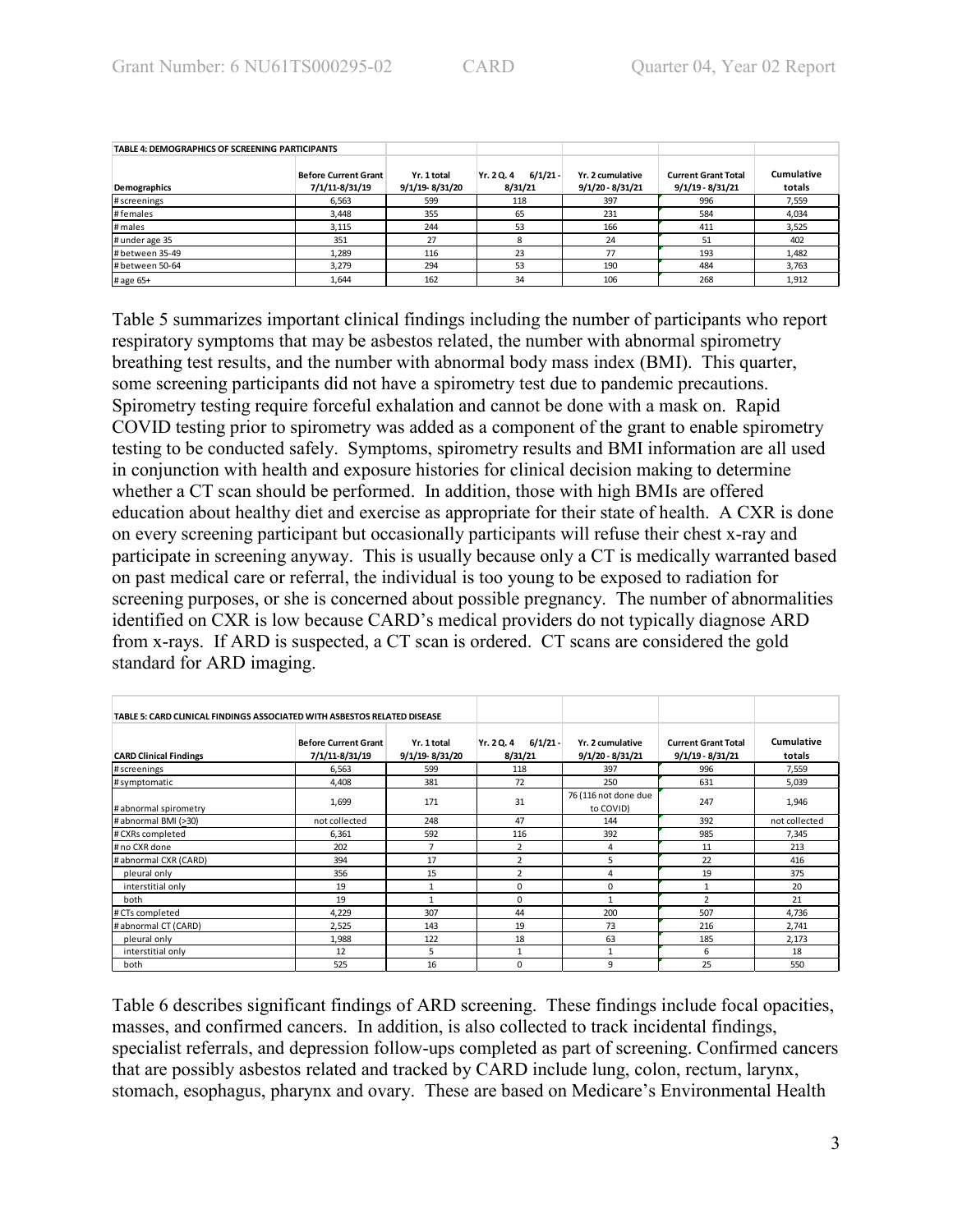Hazards checklist. Only cancers for which CARD has medical record confirmation are reported. Patients with significant findings are referred for appropriate follow-up, but many are referred to primary care rather than specialists for initial evaluation. Not all patients share the results of their follow-ups with CARD.

Focal opacities are common in screening studies, and their prevalence is well documented in literature. Only a small percentage of focal opacities turn out to be cancers, however they are all tracked to be followed in future screenings. They are also tracked because individuals between the ages of 55 and 84 with at least 20 pack years of smoking history and documented exposure to asbestos with a nodule greater than 6mm (this was increased from 4mm previously per updated Fleischner Society Guidelines released in 2018) can enroll in the lung cancer screening program. Lung masses reported in this table do not include those identified through the lung cancer screening program.

One of the questionnaires completed by screening patients includes a depression assessment. If participants' scores are abnormally high, they are referred to the Case Manager for follow-up assessment and possible referral to other community support services.

| TABLE 6: SIGNIFICANT FINDINGS IDENTIFIED THROUGH ARD SCREENING |                                               |                               |                                     |                                        |                                                  |                      |
|----------------------------------------------------------------|-----------------------------------------------|-------------------------------|-------------------------------------|----------------------------------------|--------------------------------------------------|----------------------|
| <b>Significant Findings</b>                                    | <b>Before Current Grant</b><br>7/1/11-8/31/19 | Yr. 1 total<br>9/1/19-8/31/20 | $6/1/21 -$<br>Yr. 2 Q. 4<br>8/31/21 | Yr. 2 cumulative<br>$9/1/20 - 8/31/21$ | <b>Current Grant Total</b><br>$9/1/19 - 8/31/21$ | Cumulative<br>totals |
| # lung masses                                                  | 57                                            |                               | n.                                  |                                        | 11                                               | 68                   |
| # thyroid masses                                               | 22                                            |                               | U                                   |                                        |                                                  | 22                   |
| # kidney masses                                                | 23                                            |                               | 0                                   |                                        |                                                  | 23                   |
| # breast masses                                                | 19                                            |                               | U                                   |                                        |                                                  | 21                   |
| # other masses                                                 | 52                                            |                               | 1 (adrenal)                         |                                        |                                                  | 56                   |
| Total # masses identified                                      | 173                                           | 8                             |                                     | ٩                                      | 17                                               | 190                  |
| #focal opacities                                               | 1,123                                         | 159                           | 18                                  | 96                                     | 255                                              | 1378                 |
| # cancers verified possibly asbestos related                   | not collected                                 | 14                            |                                     | 14                                     | 28                                               | not collected        |
| # participants w/ incidental findings                          | not collected                                 | 252                           | 54                                  | 183                                    | 435                                              | not collected        |
| # specialist referrals                                         | not collected                                 |                               | 0                                   | <sup>0</sup>                           |                                                  | not collected        |
| # depression follow-ups completed                              | not collected                                 | 190                           | 53                                  | 100                                    | 290                                              | not collected        |

# **Fecal Occult Blood Testing:**

Fecal occult blood testing (FOBT) is offered to all screening participants between the ages of 50- 75 since asbestos exposure can increase risk of developing colon cancer. If a participant had regularly scheduled colonoscopies or refused participation for another reason, they were not given an FOBT test kit. Thirteen of 30 FOBTs given (43%) in quarter 4 were returned and more completed FOBT tests will likely be returned after the end of the quarter. For those who are given an FOBT but do not return it, a follow-up letter is mailed as a reminder. For those with positive results, a repeat FOBT is offered as well as a referral for further follow-up.

| TABLE 7: FECAL OCCULT BLOOD TESTING FOR EARLY DETECTION OF COLON CANCER |                                               |                               |                                   |                                        |                                                  |                      |
|-------------------------------------------------------------------------|-----------------------------------------------|-------------------------------|-----------------------------------|----------------------------------------|--------------------------------------------------|----------------------|
| <b>Fecal Occult Blood Tests</b>                                         | <b>Before Current Grant</b><br>7/1/11-8/31/19 | Yr. 1 total<br>9/1/19-8/31/20 | $6/1/21 -$<br>Yr. 20.4<br>8/31/21 | Yr. 2 cumulative<br>$9/1/20 - 8/31/21$ | <b>Current Grant Total</b><br>$9/1/19 - 8/31/21$ | Cumulative<br>totals |
| #FOBTs given                                                            | 2.223                                         | 204                           | 30                                | 118                                    | 322                                              | 2,545                |
| #FOBTs returned                                                         | 846                                           | 102                           |                                   | 62                                     | 164                                              | 1,010                |
| # FOBTs abnormal                                                        |                                               |                               |                                   |                                        |                                                  |                      |

# **Outside Radiology Reads:**

A reader from a panel of five certified B-readers, including three radiologists, reads every image taken through the screening program. Screening CT scans are only distributed to the three radiologists; chest x-rays are distributed to all five B-readers on the panel. Images are distributed by mail to readers in a systematic cyclic process to ensure even workloads. Outside reads typically take 4-7 weeks to be returned, so the number of returned reads reported for each new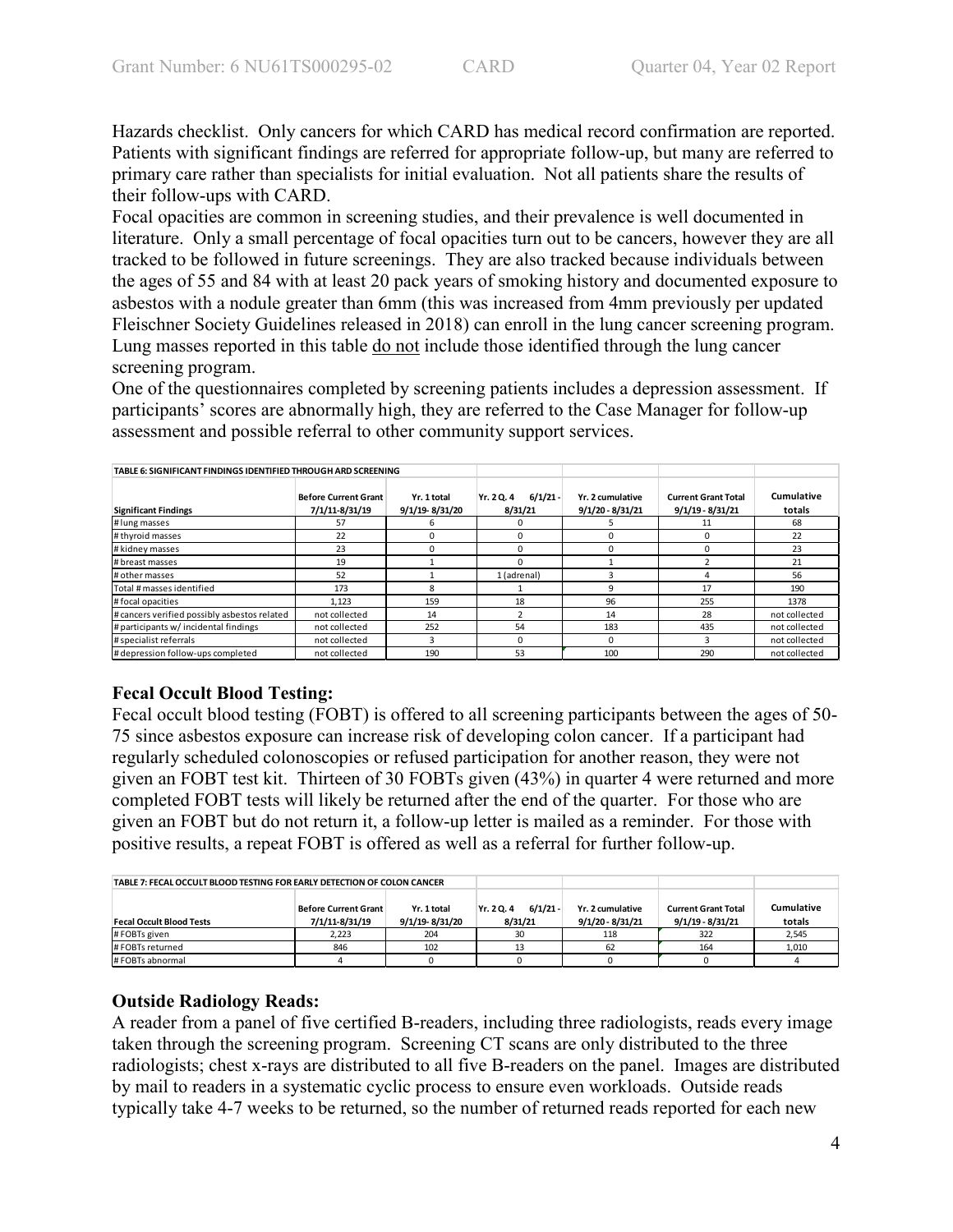quarter is usually low. Cumulative end of the grant year totals will reflect all of them even though they were not received during the grant quarter that the participant was screened in.

| TABLE 8: SINGLE OUTSIDE READ RESULTS BY B-READER (CXR) OR RADIOLOGIST (CT) |                                               |                               |                                     |                                        |                                                  |                      |
|----------------------------------------------------------------------------|-----------------------------------------------|-------------------------------|-------------------------------------|----------------------------------------|--------------------------------------------------|----------------------|
| <b>Outside Read Findings</b>                                               | <b>Before Current Grant</b><br>7/1/11-8/31/19 | Yr. 1 total<br>9/1/19-8/31/20 | $6/1/21 -$<br>Yr. 2 Q. 4<br>8/31/21 | Yr. 2 cumulative<br>$9/1/20 - 8/31/21$ | <b>Current Grant Total</b><br>$9/1/19 - 8/31/21$ | Cumulative<br>totals |
| # CXRs                                                                     | 6.361                                         | 592                           | 116                                 | 392                                    | 985                                              | 7.345                |
| # B reads                                                                  | 6,313                                         | 592                           | 64                                  | 341                                    | 933                                              | 7,246                |
| # B reads abnormal                                                         | 551                                           | 32                            |                                     | 16                                     | 48                                               | 599                  |
| Pleural                                                                    | 452                                           | 26                            |                                     | 12                                     | 38                                               | 490                  |
| Interstitial                                                               | 73                                            | 4                             | 0                                   | 4                                      | 8                                                | 81                   |
| Both                                                                       | 26                                            |                               | 0                                   | <sup>0</sup>                           |                                                  | 28                   |
| # CTs                                                                      | 4,229                                         | 307                           | 44                                  | 200                                    | 507                                              | 4,736                |
| # Outside CT reads                                                         | 4.163                                         | 307                           | 25                                  | 181                                    | 488                                              | 4,651                |
| # Outside CT reads abnormal                                                | 1,453                                         | 56                            | 3                                   | 23                                     | 79                                               | 1,532                |
| Pleural only                                                               | 797                                           | 17                            | 2                                   | 10                                     | 27                                               | 824                  |
| Interstitial only                                                          | 370                                           | 33                            |                                     | 11                                     | 44                                               | 414                  |
| Both                                                                       | 286                                           | 6                             | 0                                   | h                                      | 8                                                | 294                  |

# **Quality control panel readings of radiographs and HRCT scans:**

Twice annually, peer review sessions are held as a quality control measure. The second peer review comparison phone call discussion of year 2 was on August 28, 2021. Post peer review comparison analysis was completed by Dr. Curtis Noonan, CARD's contracted epidemiologist. For CXRs, 54 records were selected for peer review by the 5 person panel of B-readers, and 24 CT reads were made by the panel of 3 thoracic radiologists. One of the radiographs and one of the CT studies were indicated as 'extremely poor quality' and 'uninterpretable' by readers. Thus, the results presented here are based on 53 patients for CXR and 23 patients for CT. The comparisons are based on a SAS macro, %MAGREE, which allows for comparison of multiple raters when multiple responses (ratings) are on a nominal scale. This methodology employed by the macro is based on Fleiss (2003) and Fleiss et. al. (1979).

# Year 2, 2<sup>nd</sup> peer review tables

Table 9: Frequencies and overall Kappa considering pleural and parenchymal CXR reads separately and combined among five outside readers.

|                      | $n (%)^*$   | Kappa:  | Kappa:      | Kappa:            |
|----------------------|-------------|---------|-------------|-------------------|
|                      |             | Pleural | Parenchymal | <b>Both Reads</b> |
|                      |             | Reads   | Reads       | Combined          |
| Pleural Only         | 23(8.7%)    | --      | --          | 0.286             |
| Parenchymal Only     | 18 (6.8%)   | --      | --          | 0.523             |
| <b>Both Positive</b> | $3(1.1\%)$  | --      | $- -$       | --                |
| <b>Both Negative</b> | 221 (83.4%) | --      |             | 0.414             |
| Overall              | 265 (100%)  | 0.275   | 0.560       | 0.387             |

\* Five repeats of 53 CXR studies.

Table 10: Frequencies and overall Kappa considering pleural and parenchymal CT reads separately and combined among three outside readers.

| $n (%)^*$ | Kappa:  | Kappa:      | Kappa:            |
|-----------|---------|-------------|-------------------|
|           | Pleural | Parenchymal | <b>Both Reads</b> |
|           | Reads   | Reads       | Combined          |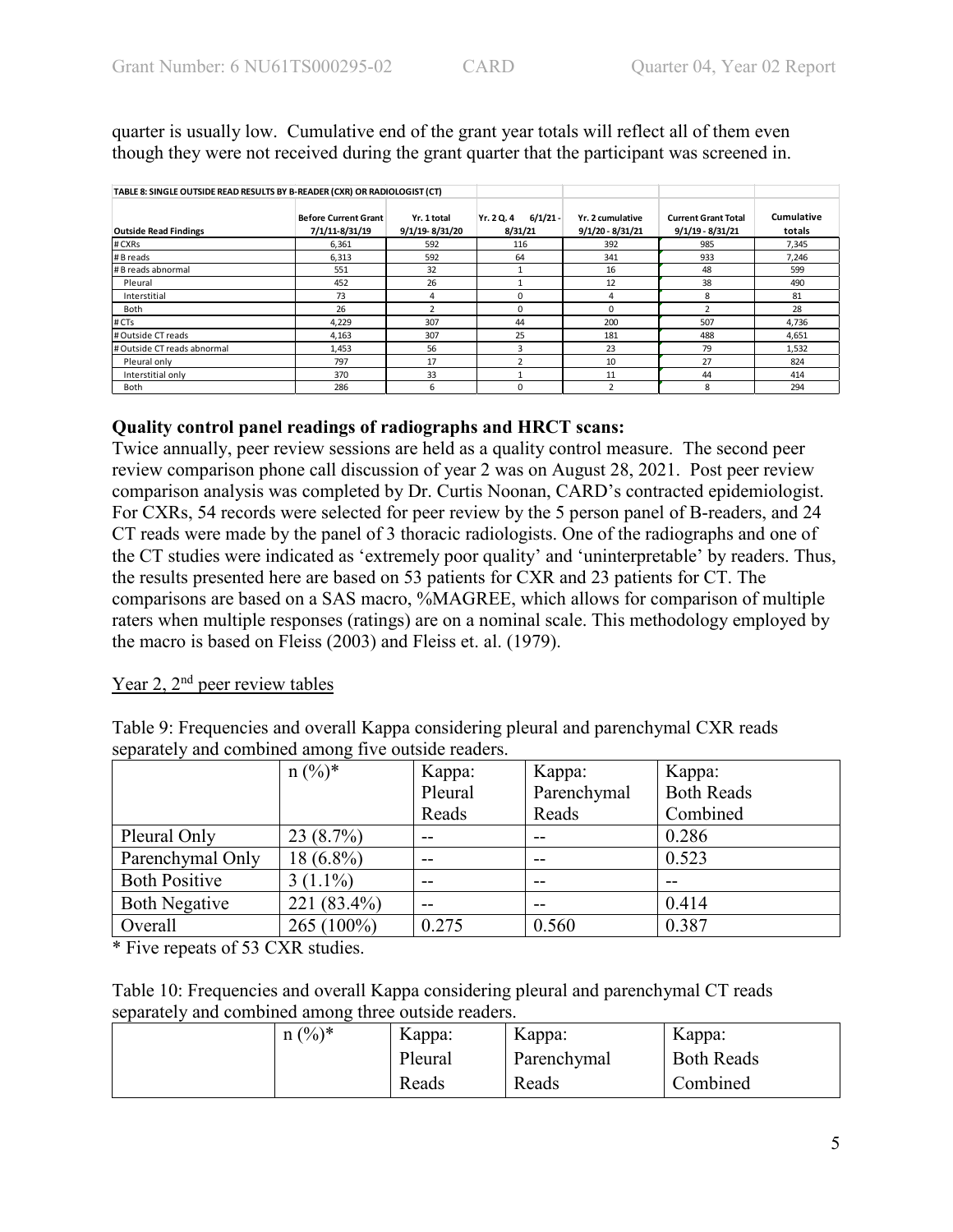| Pleural Only         | 13 (18.8%)   | $- -$ | --    | 0.431 |
|----------------------|--------------|-------|-------|-------|
| Parenchymal Only     | 13 (18.8%)   | $- -$ | --    | 0.431 |
| <b>Both Positive</b> | $5(7.3\%)$   | $- -$ | --    | 0.353 |
| <b>Both Negative</b> | $38(55.1\%)$ | --    | --    | 0.414 |
| Overall              | $69(100\%)$  | 0.699 | 0.324 | 0.416 |

\* Three repeat reads of 23 CT studies.

#### Trends from all peer review sessions

#### Graph 1: CT abnormalities Graph 2: CXR abnormalities



### **REFERENCES:**

*Fleiss, J.L. (2003), Statistical Methods for Rates and Proportions, Third Edition. New York: John Wiley & Sons, Inc.* 

*Fleiss, J.L., Nee, J.C.M, and Landis, J.R. (1979), "Large Sample Variance of Kappa in the Case of Different Sets of Raters," Psychological Bulletin, 86(5), 974-977.* 

### **Lung Cancer Screening for High Risk Individuals:**

Early detection of possible asbestos-related cancers through participation in Lung Cancer Screening (LCS) is available to high risk individuals. Participants eligible for the LCS program are between the age of 55-84, have at least 20 pack years of smoking history, and were diagnosed with ARD **or** had Libby asbestos exposure and a nodule greater than 6 mm. A thoracic radiologist experienced in lung cancer detection reads all low-dose CT scans (LDCTs). Lung cancers reported in Table 11 do not include lung cancers identified through the asbestos related disease screening program. 21% of this quarter's lung cancer screening participants were active smokers and they were given brief cessation education and counselling, and offered free one-on-one counselling as well. Each active smoker participating in the program received smoking cessation materials with their lung cancer screening results. For those with normal lung cancer screening results, the participant is typically contacted by CARD staff with results after a medical provider reviews them. A provider visit is scheduled to discuss results if requested by the participant, if they are coming to CARD for another reason, or if CARD's medical provider feels results warrant it. Every participant is educated about the option of having a provider visit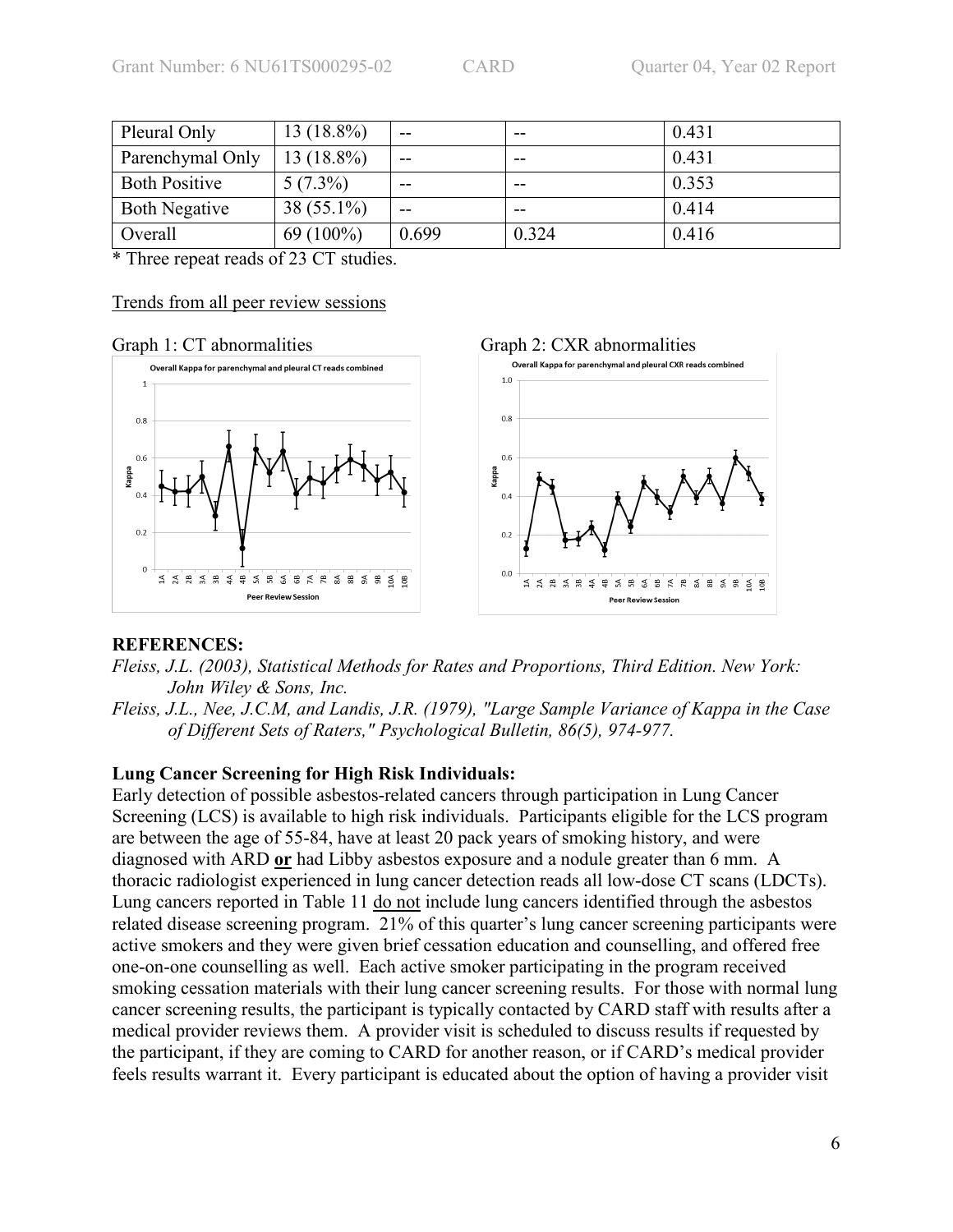and about the benefits and risks of LDCT screening in a pre-engagement pamphlet sent prior to participation. Results letters are sent to each participant after screening to keep for their records.

| TABLE 11: LUNG CANCER SCREENING OUTCOMES SPECIFICALLY FROM LUNG CANCER SCREENING PROGRAM<br>Lung Cancer Screening | <b>Before Current Grant</b><br>7/1/11-8/31/19 | Yr. 1 total<br>9/1/19-8/31/20 | $6/1/21 -$<br>Yr. 20.4<br>8/31/21 | Yr. 2 cumulative<br>$9/1/20 - 8/31/21$ | <b>Current Grant Total</b><br>$9/1/19 - 8/31/21$ | Cumulative<br>totals |
|-------------------------------------------------------------------------------------------------------------------|-----------------------------------------------|-------------------------------|-----------------------------------|----------------------------------------|--------------------------------------------------|----------------------|
| # completed LDCTs                                                                                                 | 3.008                                         | 524                           | 169                               | 510                                    | 1.034                                            | 4.042                |
| # new LCS participants                                                                                            | not collected                                 | 65                            | 16                                | 52                                     | 117                                              | not collected        |
| # of established participants                                                                                     | not collected                                 | 449                           | 153                               | 458                                    | 907                                              | not collected        |
| # less than annual f/u                                                                                            | not collected                                 | 52                            | 14                                | 67                                     | 119                                              | not collected        |
| #referrals                                                                                                        | not collected                                 | 12                            | 6                                 | 13                                     | 25                                               | not collected        |
| # confirmed cancers                                                                                               | 29                                            |                               |                                   |                                        |                                                  | 36                   |
| # other findings                                                                                                  | not collected                                 |                               |                                   |                                        |                                                  | not collected        |
| # current smokers                                                                                                 | not collected                                 | 114                           | 35                                | 120                                    | 234                                              | not collected        |
| # no longer participating                                                                                         | not collected                                 | 33                            | 17                                | 37                                     | 70                                               | not collected        |

Lung cancer screening is considered most effective when conducted annually so that cancers can be found at the earliest stages and be treated quickly. Table 12 shows the number of lung cancer screening participants using the program over consecutive years. Participants join the program whenever they become eligible and interested, but some drop out due to being diagnosed with lung cancer, dying, moving out of the area, aging out of the program, or being lost to follow-up for some other reason. In addition, during the pandemic, many participants did not get their annual LCS because only essential imaging was being done. For participants who remain local and eligible for the program, three recall attempts are made annually to encourage ongoing participation.

| TABLE 12: CONSECUTIVE YEARS LUNG CANCER SCREENING                         |     |                               |                                     |                                        |                                                  |                          |
|---------------------------------------------------------------------------|-----|-------------------------------|-------------------------------------|----------------------------------------|--------------------------------------------------|--------------------------|
| <b>Before Current Grant</b><br>7/1/11-8/31/19<br><b>Consecutive years</b> |     | Yr. 1 total<br>9/1/19-8/31/20 | $6/1/21 -$<br>Yr. 2 Q. 4<br>8/31/21 | Yr. 2 cumulative<br>$9/1/20 - 8/31/21$ | <b>Current Grant Total</b><br>$9/1/19 - 8/31/21$ | <b>Cumulative totals</b> |
| <b>Established LDCT participants</b>                                      | 478 | 445                           | 153                                 | 458                                    | 903                                              | 1381                     |
| Participated 2-4 consecutive years                                        | 283 | 238                           | 61                                  | 196                                    | 434                                              | 717                      |
| Participated 5-8 consecutive years                                        | 141 | 161                           | 61                                  | 163                                    | 324                                              | 465                      |
| Rescreened but not consecutive years                                      | 54  | 46                            | 31                                  | 99                                     | 145                                              | 199                      |

# **ANA screening:**

A screening blood test for antinuclear antibodies (ANA) has been added to the ARD screening program for this grant. The test is offered to all ARD screening participants based on research that has shown a relationship between Libby asbestos exposure and autoimmune disease. Table 13 summarizes ANA test results. Those with positive results are educated and if medically warranted brought in for an additional provider visit and/or referred for follow-up. Results are also sent to Dr. Jean Pfau quarterly for review and interpretation.

| <b>TABLE 13: ANA Results</b> | Before Current Grant<br>7/1/11-8/31/19 | Yr. 1 total<br>9/1/19-8/31/20 | $6/1/21 -$<br>Yr. 20.4<br>8/31/21 | Yr. 2 cumulative<br>$9/1/20 - 8/31/21$ | <b>Current Grant Total</b><br>$9/1/19 - 8/31/21$ | <b>Cumulative totals</b> |
|------------------------------|----------------------------------------|-------------------------------|-----------------------------------|----------------------------------------|--------------------------------------------------|--------------------------|
| # ANA tests completed        | not collected                          | 424                           | 96                                | 308                                    | 732                                              | not collected            |
| # Abnormal ANA               | not collected                          | 93                            | 16                                |                                        | 156                                              | not collected            |
| # Abnormal ANA requiring f/u | not collected                          |                               | 10                                |                                        | 48                                               | not collected            |
| % Postive ANA not diagnosed  | not collected                          | not collected                 | 29% (2 of 7)                      | 67% (22 of 33)                         |                                                  | not collected            |

# **ANA interpretation by Dr. Pfau**

This fourth quarter screening group for the grant year 2 continues with trends reported previously for Libby, by presenting with a high frequency of positive ANA tests and of autoimmune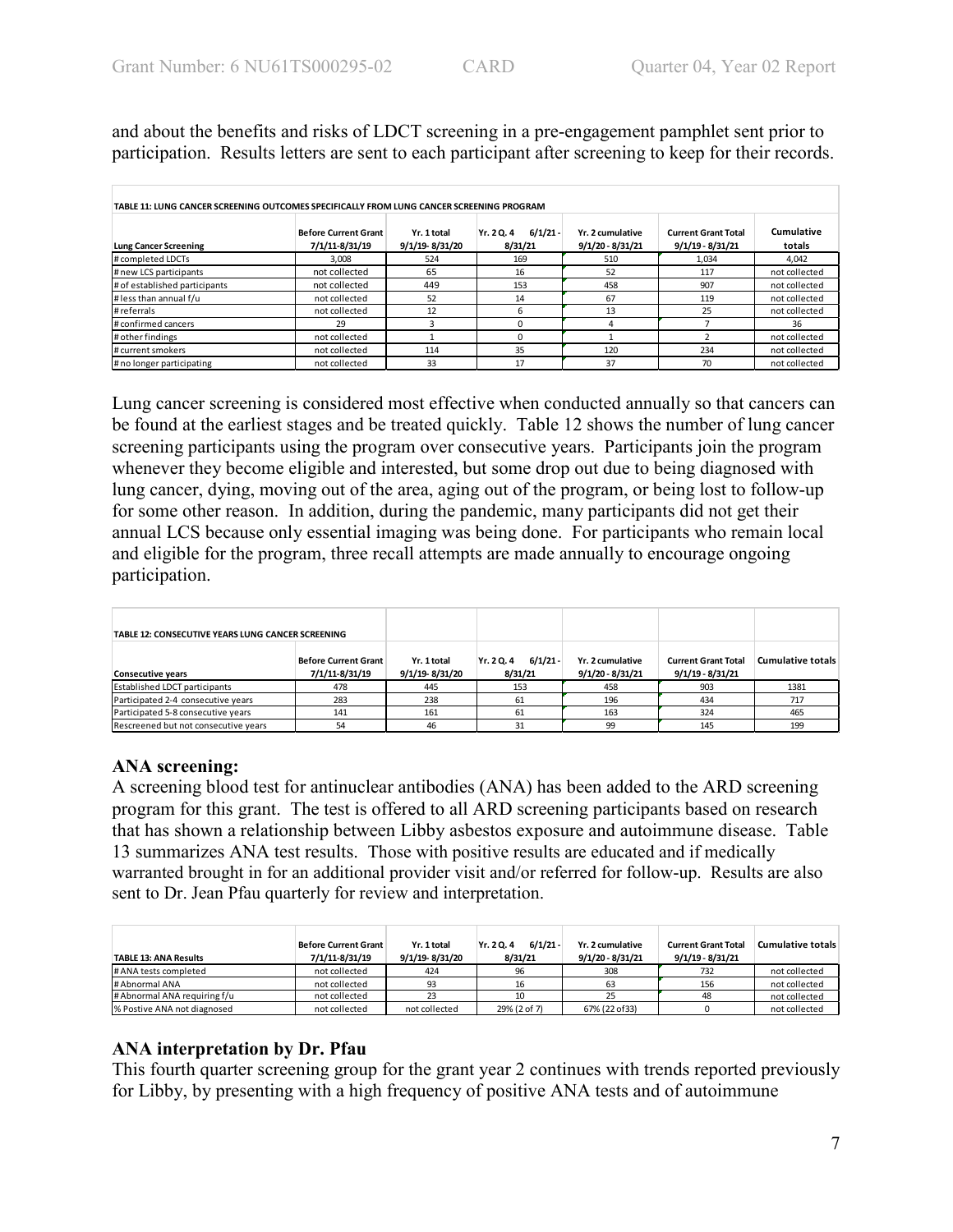diagnoses. This group had 8 cases of RA, 3 cases of lupus, but no cases of Sjogren's Syndrome or scleroderma. Therefore, Lupus and RA prevalence remain above expected within this quarter's screening group, and were two of the diseases with significant increases in prevalence in Libby compared to expected (Diegel, R., 2018). There were more cases of autoimmune diseases that are not characterized by having positive ANA tests, so ANA testing would not assist with screening for those diseases. Nevertheless, the prevalence of most of these in Libby do not appear to be elevated above expected. This screening group has a very high frequency of autoimmune symptoms (56.4%), suggesting a continuing concern about undiagnosed autoimmune conditions that do not meet diagnostic criteria, but that fit the diffuse characteristics of the autoimmune conditions seen in populations exposed to Libby Asbestiform Amphiboles (LAA) (Diegel R., 2018).

In this group, a negative ANA test was not significantly associated with likelihood of a negative CT test, contrary to what we hypothesized from our previous work (Pfau, J., et al., 2019). However, these data are preliminary, with very small numbers of patients. The data will be further evaluated in the future when more of the CT scans are completed.

### **References**

- *Brady, D.M. 2016. Fibromyalgia Misdiagnosis: What else could it be? Integrative Practitioner https://www.integrativepractitioner.com/practice-management/news/fibromyalgiamisdiagnosis-what-else-could-it-be*
- *Diegel, R., B. Black, J.C. Pfau, T. McNew, C. Noonan, R. Flores. 2019. Case series: Rheumatological manifestations attributed to exposure to Libby Asbestiform Amphiboles. Jrnl Tox Env Health, Part A 81(15):734-747.*
- *McBratney, S. 2020. Fibromyalgia Facts. Healthgrades. https://www.healthgrades.com/rightcare/fibromyalgia/fibromyalgia-facts*
- *Pfau, J.C., T. McNew, K. Hanley, L. Swan, B. Black. 2019. Autoimmune markers for progression of Libby amphibole lamellar pleural thickening. Inhal Tox 31(11-12):409-419.*
- *Pfau, J.C., K. Serve, L. Woods, C. Noonan. 2016. Asbestos Exposure and Autoimmunity. Chapter 10 in Biological Effects of Fibrous and Particulate Substances, T. Otsuki, Editor. Springer Japan. P. 181 – 194.*
- *Pfau, J.C., J.J. Sentissi, G. Weller, E.A. Putnam. 2005. Assessment of Autoimmune Responses Associated with Asbestos Exposure in Libby, Montana, USA. Environ. Health Perspectives, 113:25-30.*
- *Ryan, P.H., C.H. Rice, J.E. Lockey, B. Black, J. Burkle, T.J. Hilbert, L. Levin, C. Brokamp, R. McKay, C. Wolfe, G.K. LeMasters. 2017. Childhood exposure to Libby amphibole asbestos and respiratory health in young adults. Environmental Research, 158:470-479.*

### **Smoking Cessation:**

Smoking cessation continues to be extremely important for patient health maintenance and the screening program goals. Respiratory therapists and spirometry techs provide brief counseling to all identified smokers upon review of their tobacco use history questionnaire. Past quit attempts and current interest in quitting are explored. If interested, educational material is given and referral is made to CARD's Case Manager who is trained as a tobacco treatment specialist. Medical providers also educate about the importance of smoking cessation and refer to the Case Manager for free cessation counseling when patients express genuine interest in pursuing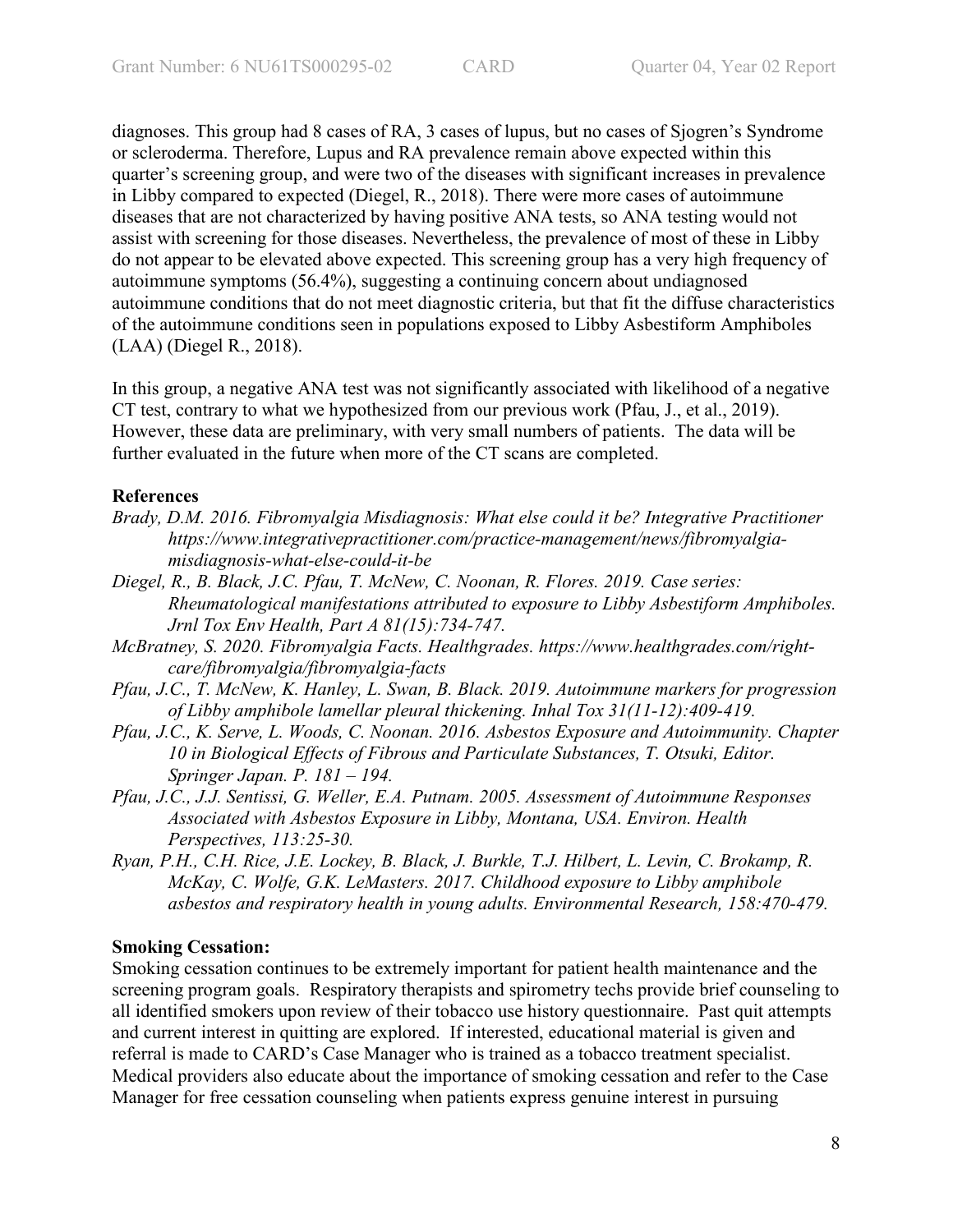cessation. The Case Manager provides education and resources such as CARD's smoking cessation booklet and Montana Quit Line information (counseling, follow up calls and cessation medications at low or no cost). Smoking cessation information is placed in the waiting room and all patient care rooms as well and when attending community events such as Farmer's Markets, CARD educates community members about smoking cessation and smoking/vaping prevention for school age attendees. This quarter's numbers include farmer's markets, and all other events attended by CARD's outreach team. The health fair hosted by Cabinet Peaks Medical Center was specifically addressing smoking and vaping prevention and cessation.

| TABLE 14: SMOKING CESSATION OUTCOMES AND OURTREACH ACTIVITIES |                       |                |                    |                    |                      |            |  |
|---------------------------------------------------------------|-----------------------|----------------|--------------------|--------------------|----------------------|------------|--|
|                                                               | <b>Before Current</b> |                |                    |                    | <b>Current Grant</b> |            |  |
|                                                               | Grant 7/1/11-         | Yr. 1 total    | Yr. 2 Q. 4         | Yr. 2 cumulative   | 9/1/19<br>Total      | Cumulative |  |
| <b>Smoking Cessation</b>                                      | 8/31/19               | 9/1/19-8/31/20 | $6/1/21 - 8/31/21$ | $9/1/20 - 8/31/21$ | $-8/31/21$           | totals     |  |
| # of screeners who smoked                                     | 706                   | 98             | 16                 | 67                 | 165                  | 871        |  |
| # who quite since last screening                              | 50                    | 8              | 3                  | 6                  | 14                   |            |  |
| appointment                                                   |                       |                |                    |                    |                      | 64         |  |
| # brief cessation ed by medical staff                         | 395                   | 77             | 16                 | 40                 | 117                  | 512        |  |
| #booklets mailed                                              |                       | 32             |                    | 19                 | 51                   | 51         |  |
| regionally/nationally                                         | not collected         |                |                    |                    |                      |            |  |
| #booklets given in clinc/local                                | not collected         | 154            | 20                 | 105                | 259                  | 259        |  |
| # individual follow up smoking                                |                       | 64             | 6                  | 38                 | 102                  | 102        |  |
| cessation sessions                                            | not collected         |                |                    |                    |                      |            |  |
| # engaged in ongoing counseling                               | 47                    | 17             | $\Omega$           | 5                  | 22                   | 69         |  |
| community members educated re:                                |                       |                |                    | 911                | 1,434                | 1,434      |  |
| smoking cessation/prevention                                  | not collected         | 523            | 657                |                    |                      |            |  |

# **Goal 2: Conduct Nationwide Outreach to Raise Awareness** (of screening and certain Medicare benefits) **and Goal 3: Provide Nationwide Health Education (**to detect, prevent, and treat environmental health conditions)

Outreach and education go hand in hand. The goals of providing outreach and education, about asbestos health and lung cancer screening, risk factors, asbestos related disease, health management, and certain Medicare benefits are often approached as one combined goal. Quality control processes are in place as all CARD employees involved in outreach and education work very closely with the screening Project Director and, as appropriate, the Medical Providers, to develop and conduct screening outreach and educational activities. All final printed materials and community engagement activities are approved by the Project Director. CARD's physicians review and approve all technical and medical educational materials for professional audiences. Three main outreach and education target audiences include current and potential screening participants, members of the general public who could encounter Zonolite attic insulation or other environmental health hazards, and medical professionals. Each screening participant receives a patient education book along with in-person education by CARD staff, and all smokers are offered free smoking cessation services by CARD's Case Manager. In addition, anyone diagnosed with ARD receives benefits education about Medicare benefits and the Medicare Pilot Program for Asbestos Related Disease (MPPARD).

# **Outreach Efficacy for Enrollment in Certain Medicare Benefits for ARD:**

A detailed goal of the grant is to increase awareness about Medicare benefits available for individuals diagnosed with ARD resulting from Libby asbestos exposure. Traditional Medicare becomes available after ARD diagnosis as a result of Libby asbestos exposure regardless of the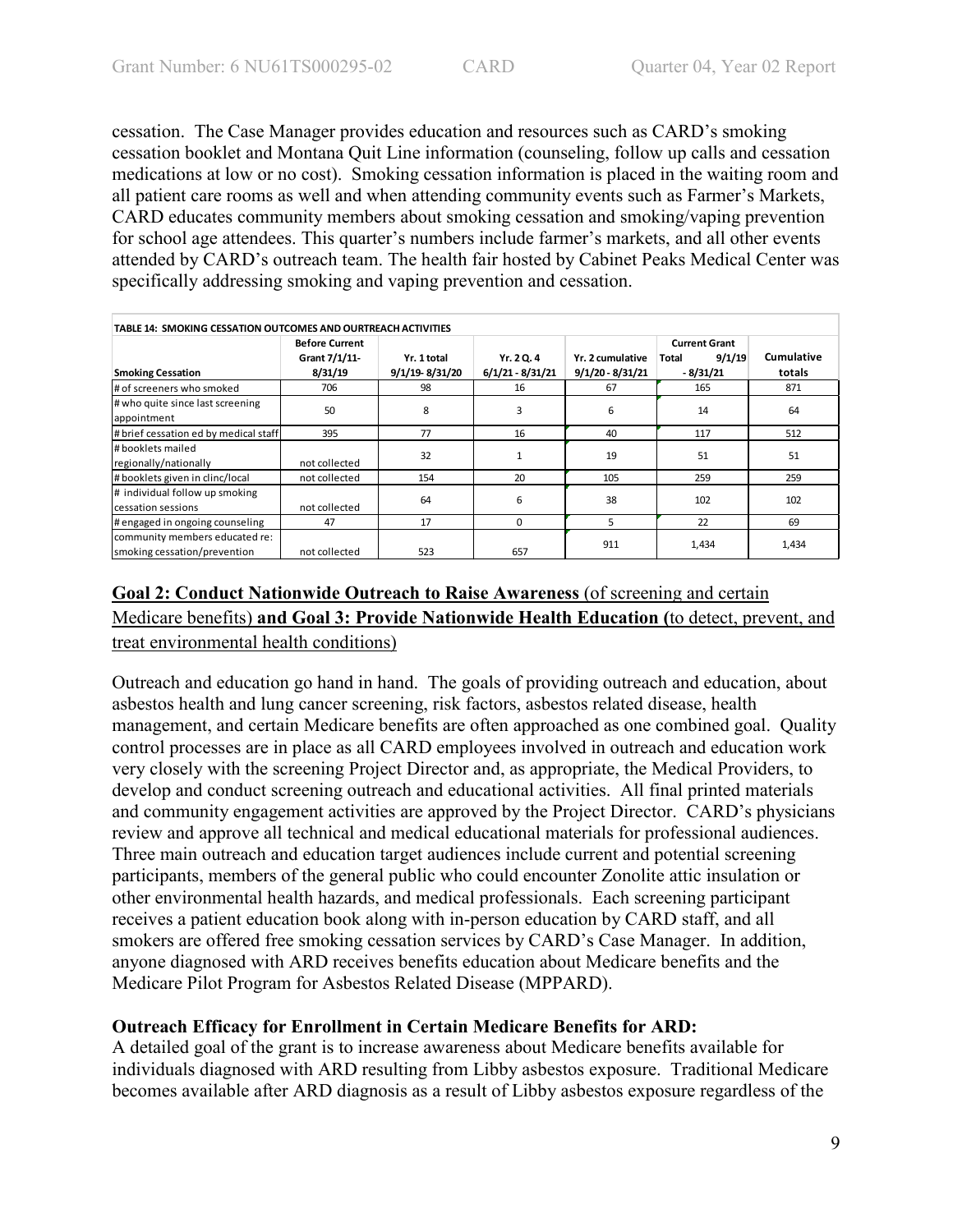individual's age or disability status. Receipt of Medicare is facilitated by placing an EHH (Environmental Health Hazard) designation on an individual's Medicare status if they are diagnosed with Libby ARD. The MPPARD is also available for EHH Medicare patients who live in the program's designated geographic area (The counties of Lincoln, Flathead, Glacier, Lake, Sanders, Mineral, and Missoula in Montana; Benewah, Bonner, Boundary, Clearwater, Kootenai, Latah, and Shoshone in Idaho; and Ferry, Lincoln, Ponderay, Spokane, Stevens and Whitman in Washington.)

The numbers reported below in Table 15 are not all screening participants as some had a diagnosis of ARD resulting from Libby asbestos exposure prior to implementation of the current and prior screening grants. The number of people over 65 is low because they already have Medicare and only need an EHH if they are eligible for and interested in the MPPARD.

| TABLE 15: ENVIRONMENTAL HEALTH HAZARD (EHH) DESIGNATION AND ELIGIBILITY FOR BENEFITS                                                                                                                                                                                                         |       |     |    |    |     |       |  |
|----------------------------------------------------------------------------------------------------------------------------------------------------------------------------------------------------------------------------------------------------------------------------------------------|-------|-----|----|----|-----|-------|--|
| <b>Before Current</b><br><b>Current Grant</b><br>Grant 7/1/11-<br><b>Certain Medicare Benefits</b><br><b>Cumulative</b><br>9/1/19<br>Yr. 2 cumulative<br>Total<br>Yr. 1 total<br>Yr. 2 Q. 4<br>8/31/19<br>9/1/19-8/31/20<br>$6/1/21 - 8/31/21$<br>$9/1/20 - 8/31/21$<br>$-8/31/21$<br>totals |       |     |    |    |     |       |  |
| # of EHHs completed                                                                                                                                                                                                                                                                          | 3,263 | 118 | 22 | 82 | 200 | 3,463 |  |
| # of EHHs for people over 65                                                                                                                                                                                                                                                                 | 1,101 | 39  |    | 26 | 65  | 1,166 |  |
| # of EHHs for people under 65                                                                                                                                                                                                                                                                | 2.162 | 71  | 19 | 48 | 119 | 2,281 |  |
| # who have improved access to<br>Imedical care for chronic conditions                                                                                                                                                                                                                        | 716   | 34  | 11 | 23 | 57  | 773   |  |

Table 16 reports use of MPPARD benefits. The categories reported in the table were updated during the last year of the prior grant to reflect the most accurate numbers available to CARD. After an individual is diagnosed through the screening program, the process to get on the MPPARD takes two months. Table 16 also includes the number of individuals who have improved access to medical care for chronic conditions. This means they are under age 65, have signed up for Medicare via EHH, and they have a chronic condition that needs ongoing medical monitoring. The chronic conditions included are rheumatoid arthritis, lupus, chronic obstructive pulmonary disease (COPD), congestive heart failure (CHF), pacemaker, intraventricular cardiac defibrillator (CD), hypertension, and diabetes.

| Table 16: UTILIZATION OF PILOT BENEFITS                                    |                                                   |                               |                                  |                                        |                                                       |                      |  |  |
|----------------------------------------------------------------------------|---------------------------------------------------|-------------------------------|----------------------------------|----------------------------------------|-------------------------------------------------------|----------------------|--|--|
| <b>Pilot Benefit Utilization</b>                                           | <b>Before Current</b><br>Grant 7/1/11-<br>8/31/19 | Yr. 1 total<br>9/1/19-8/31/20 | Yr. 2 Q. 4<br>$6/1/21 - 8/31/21$ | Yr. 2 cumulative<br>$9/1/20 - 8/31/21$ | <b>Current Grant</b><br>9/1/19<br>Total<br>$-8/31/21$ | Cumulative<br>totals |  |  |
| # enrolled in Medicare Pilot                                               | 1,728                                             | 50                            |                                  | 25                                     | 75                                                    | 1,803                |  |  |
| # screening participants enrolled in<br>Pilot after diagnosis              | 672                                               | 5                             | 0                                |                                        |                                                       | 679                  |  |  |
| # of paid Pilot claims                                                     | not collected                                     | 7,658                         | 1,639                            | 6,589                                  | 14,247                                                | not collected        |  |  |
| # Pilot related encounters (face to<br>face, email, phone call, education) | not collected                                     | 1,007                         | 316                              | 1,070                                  | 2.077                                                 | not collected        |  |  |
| # Pilot approved service<br>authorizations processed                       | not collected                                     | 750                           | 202                              | 679                                    | 1.429                                                 | not collected        |  |  |
| # community Pilot education                                                | not collected                                     | 95                            | 702                              | 11,167                                 | 11,262                                                | not collected        |  |  |

# **Why Are Individuals Being Screened?**

CARD tracks why individuals are being screened to better understand and meet the needs of new and potential screening participants. This facilitates our efforts to continue reaching potential participants who aren't aware of the free screening program. The information also helps CARD develop effective outreach materials and to focus educational efforts on areas of interest to potential and current screening participants. Some people do not answer the question, and LDS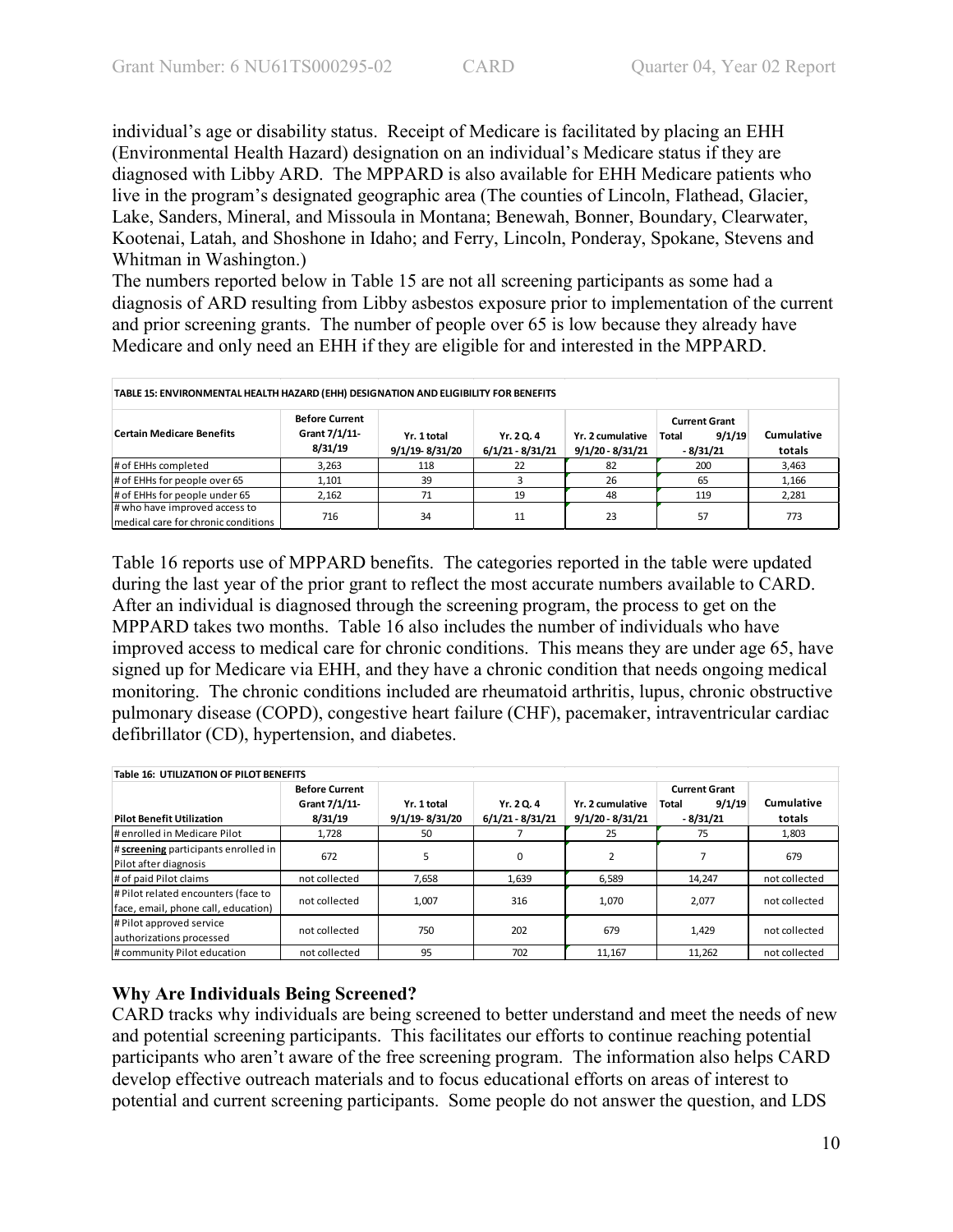patients receive surveys during their Research visit and sometimes their provider visit has not been completed so the number of surveys this quarter is lower than the number of participants who completed screening.

| TABLE 17: WHY ARE YOU BEING SCREENED? |                             |                    |                  |                    |                      |            |
|---------------------------------------|-----------------------------|--------------------|------------------|--------------------|----------------------|------------|
|                                       |                             |                    |                  |                    | <b>Current Grant</b> |            |
|                                       | <b>Before Current Grant</b> | Yr. 1 total        | Yr. 2 Q. 4       | Yr. 2 cumulative   | Total                | Cumulative |
|                                       | 7/1/11-8/31/19              | $9/1/19 - 8/31/20$ | 6/1/21 - 8/31/21 | $9/1/20 - 8/31/21$ | $9/1/19 - 8/31/21$   | totals     |
| # answered the question               | 3.150                       | 409                | 87               | 343                | 752                  | 3,902      |
| # LDS                                 | 643                         | 97                 | 16               | 85                 | 182                  | 825        |
| # in clinic                           | 2.507                       | 369                | 70               | 258                | 627                  | 3,134      |
| Medical concerns                      | 1,382                       | 98                 | 12               | 55                 | 153                  | 1,535      |
| Family member diagnosed               | 739                         | 91                 | 8                | 32                 | 123                  | 862        |
| <b>Access to Benefits</b>             | 268                         | 19                 | $\mathfrak z$    | 4                  | 23                   | 291        |
| Support research                      | 316                         | 20                 | O                | 5                  | 25                   | 341        |
| Legal reasons                         | 54                          | ∍                  |                  | 0                  |                      | 61         |
| Screening purposes/multiple           | 280                         | 170                | 59               | 239                | 409                  | 689        |
| <b>Employer Requested Screening</b>   | 111                         |                    | 6                | 9                  | 10                   | 121        |

## **Outreach Effectiveness Measure:**

When individuals engage in screening, they are asked the multiple choice question, "How did you hear about the CARD screening program?" to help CARD measure the effectiveness of outreach activities. Answers are reported in table 18 with in-clinic and long distance identified separately as outreach efforts for those two populations are different. Results are reviewed by the Project Director, and our contracted marketing firm, Brand It, to determine the most effective methods and where to focus efforts moving forward.

| TABLE 18: HOW DID YOU HEAR ABOUT THE CARD SCREENING PROGRAM?            |                                               |                               |                                  |                                        |                                                     |                      |  |  |  |
|-------------------------------------------------------------------------|-----------------------------------------------|-------------------------------|----------------------------------|----------------------------------------|-----------------------------------------------------|----------------------|--|--|--|
| How did you hear about screening?<br>(IC= in clinic, LD= long distance) | <b>Before Current Grant</b><br>7/1/11-8/31/19 | Yr. 1 total<br>9/1/19-8/31/20 | Yr. 2 Q. 4<br>$6/1/21 - 8/31/21$ | Yr. 2 cumulative<br>$9/1/20 - 8/31/21$ | <b>Current Grant</b><br>Total<br>$9/1/19 - 8/31/21$ | Cumulative<br>totals |  |  |  |
| IC-#who answered                                                        | 3,213                                         | 315                           | 72                               | 260                                    | 575                                                 | 3,788                |  |  |  |
| IC-traditional advertising (radio,<br>TV, newspaper)                    | 1,548                                         | 149                           | 25                               | 242                                    | 242                                                 | 1,939                |  |  |  |
| IC- website/social media                                                | 0                                             | 36                            | 27                               | 123                                    | 123                                                 | 159                  |  |  |  |
| IC- Community networking<br>(parades, local events)                     | 1,329                                         | 123                           | 20                               | 203                                    | 203                                                 | 1,655                |  |  |  |
| LD-#who answered                                                        | 600                                           | 97                            | 16                               | 182                                    | 182                                                 | 879                  |  |  |  |
| LD-traditional advertising (radio,<br>TV, newspaper)                    | 244                                           | 27                            | 5                                | 53                                     | 53                                                  | 324                  |  |  |  |
| LD- website/social media                                                | 44                                            | 29                            | $\Omega$                         | 34                                     | 34                                                  | 107                  |  |  |  |
| LD-Community networking<br>(events, word of mouth)                      | 312                                           | 41                            | 11                               | 94                                     | 94                                                  | 447                  |  |  |  |

# **Screening Satisfaction:**

To provide the best possible customer service, CARD has begun using screening satisfaction surveys which were mailed out to all program participants and also made available on our website starting at the beginning of grant year 2. Twenty-five percent of the surveys sent were returned, and the vast majority provided very positive feedback. The surveys ask about program participants' experiences overall, and about their interactions with CARD's staff. Results can remain anonymous or respondents can choose to identify themselves. Any negative responses are followed up on immediately to address patient concerns and facilitate improvement.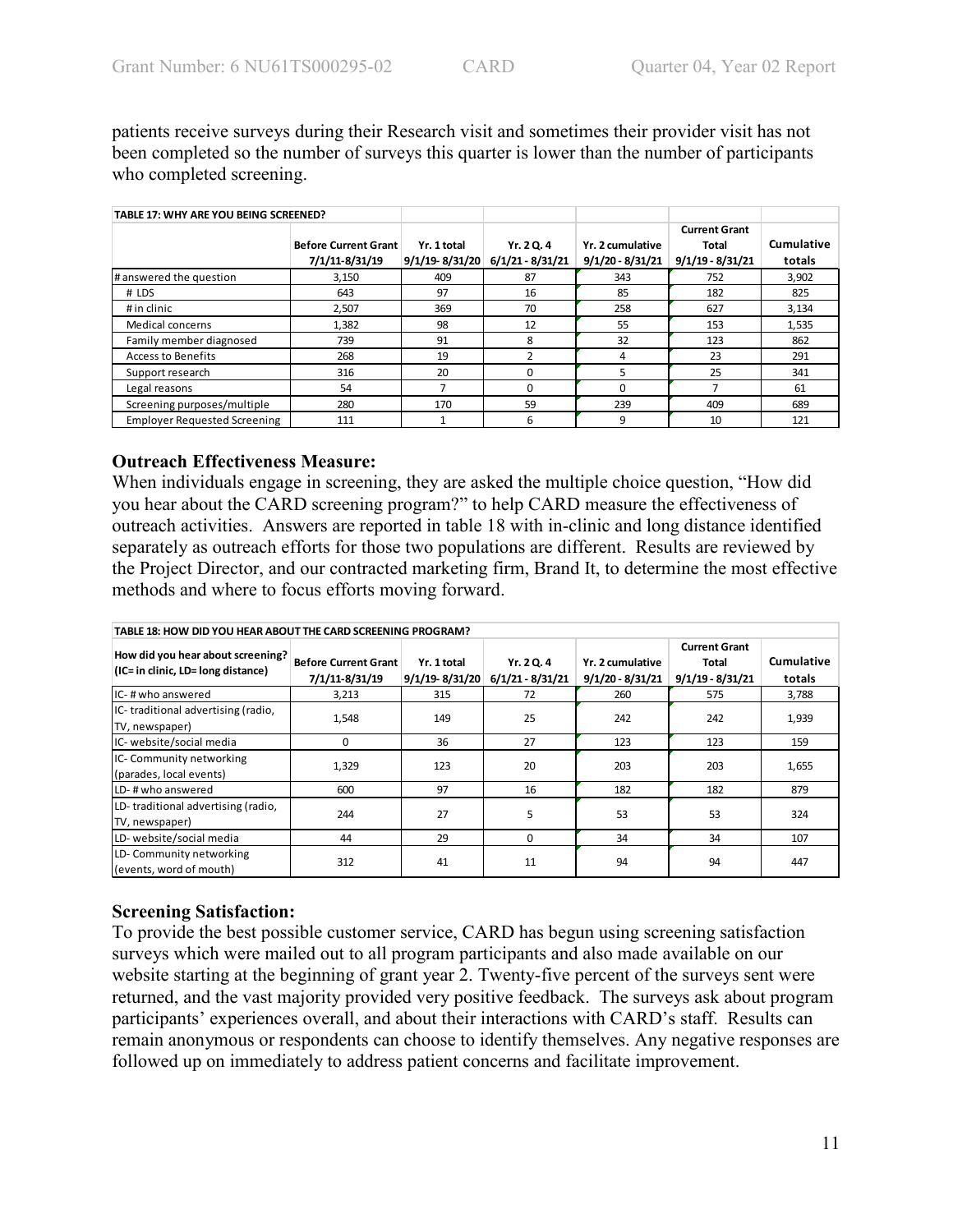| <b>TABLE 19: SCREENING SATISFACTION SURVEY RESULTS</b> |                                  |                                        |                             |  |  |  |  |  |  |
|--------------------------------------------------------|----------------------------------|----------------------------------------|-----------------------------|--|--|--|--|--|--|
|                                                        | Yr. 2 Q. 4<br>$6/1/21 - 8/31/21$ | Yr. 2 cumulative<br>$9/1/20 - 8/31/21$ | <b>Cumulative</b><br>totals |  |  |  |  |  |  |
| # surveys sent                                         | 120                              | 398                                    | not collected               |  |  |  |  |  |  |
| # surveys returned                                     | 36                               | 101                                    | not collected               |  |  |  |  |  |  |
| overall: excellent                                     | 13                               | 59                                     | not collected               |  |  |  |  |  |  |
| overall: good or very good                             | 5                                | 19                                     | not collected               |  |  |  |  |  |  |
| overall: fair or poor                                  | 0                                | 1                                      | not collected               |  |  |  |  |  |  |
| staff: excellent                                       | 13                               | 44                                     | not collected               |  |  |  |  |  |  |
| staff: good or very good                               | 5                                | 19                                     | not collected               |  |  |  |  |  |  |
| staff: fair or poor                                    | 0                                |                                        | not collected               |  |  |  |  |  |  |

## **Targeted Outreach and education- Local and regional/national:**

Many residents of the local area have still not participated in screening, and others have only been screened once years ago. For this reason, recruitment continues locally, and education as well as community outreach are extremely important. Ongoing education to locals helps remind them about the free screening program, reinforces the importance of rescreening, and corrects any misinformation that takes hold through social media or community conversations. Maintaining and improving relationships with local businesses and tourism efforts are also very important to counter a deep-rooted community concern that Libby's asbestos legacy hurts the local economy and deters tourism. CARD works to be a positive force in the community supporting local causes and participating in community events as much as possible, especially educationally. The local area is considered the communities of Libby, Troy, Eureka, Yaak, Kila, Marion, Bull Lake, Trout Creek, Thompson Falls and Noxon.

Table 20 details local outreach and education efforts. The events sponsored during quarter 4 included a Unite for Youth softball game, Kootenai Country Montana's Chainsaw Carving Championship, two student school supply events, a Rotary event, a youth soccer team, a golf tournament, and two healthcare fundraisers. Community meetings attended included Rotary, Kiwanis, Lincoln County Health Alliance, Libby Chamber of Commerce, and Communities that Care. Education articles in newspapers included managing pain, heat related illnesses and a COVID vaccine update. CARD participated in Cabinet Peaks Medical Center's annual Health Fair on June 12 which was attended by 600 people. 25 screening applications were given out at the event and 10 students were educated about vaping and smoking. The booth had 55 visitors stop and interact with staff.

On Thursdays, throughout the quarter CARD set up a booth at the Farmers Market. On June 6, CARD staff members were able to interact with 43 attendees and five screening applications were handed out. Each week, CARD's presence contributed to community collaborations as well as offering an opportunity for patient and community education and outreach. We sent an every door direct mailing out to Lincoln County in July. 10,695 screening information postcards were sent to households. Parades included the 4<sup>th</sup> of July in Troy, Liberty on Parade in Libby held on June 28, and the Ignite the Nites car show parade all of which draw crowds from out of town. Items given out included information about CARD Screening. For Google AdWords, an impression is counted each time our ad is shown on a search result page. Clicks are counted when our ad is clicked on. Website visits include all traffic that is coming into the website.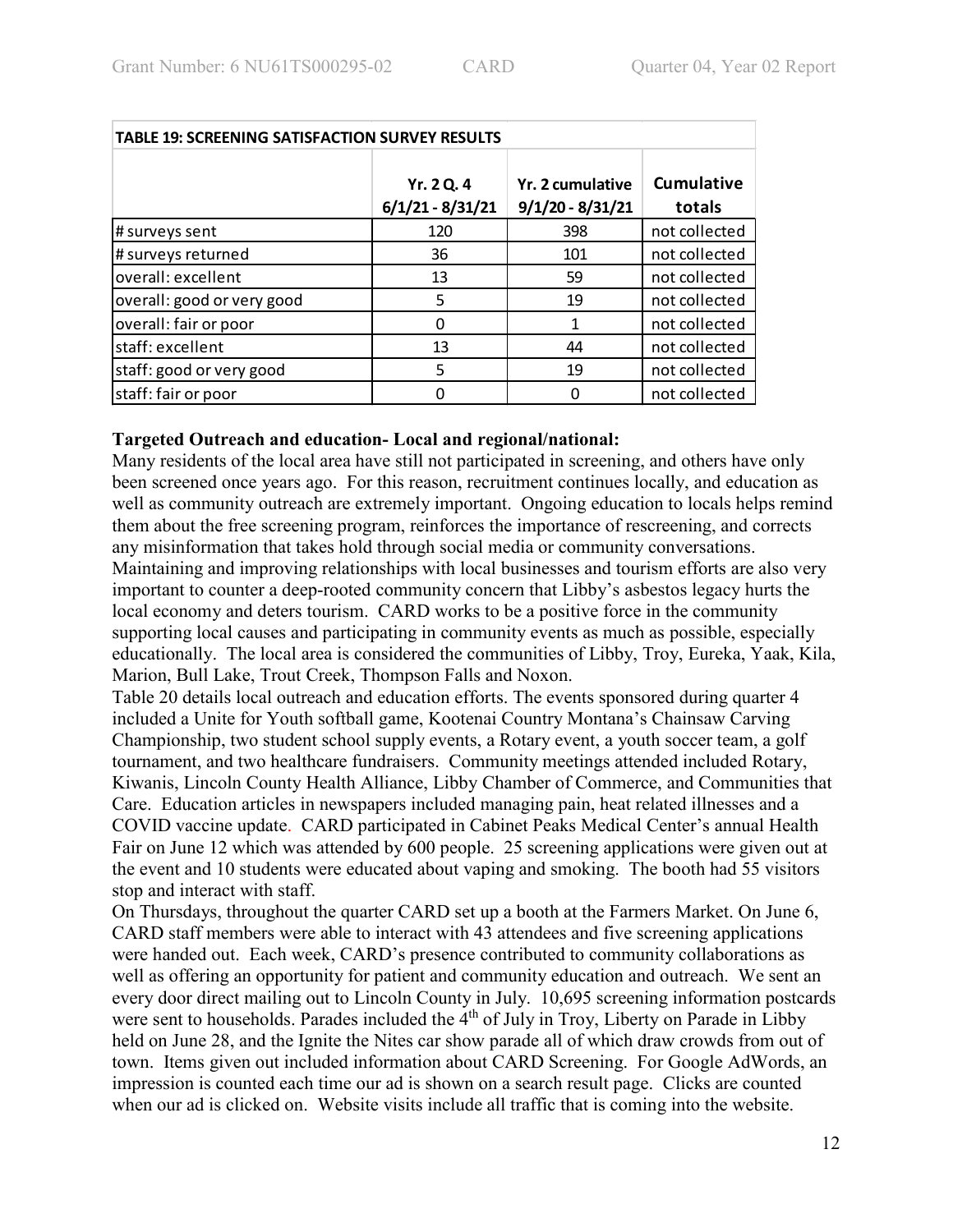| TABLE 20: TARGETED OUTREACH AND EDUCATION- LOCAL (Lincoln County) |                                               |                               |                                |                                        |                                                  |                      |
|-------------------------------------------------------------------|-----------------------------------------------|-------------------------------|--------------------------------|----------------------------------------|--------------------------------------------------|----------------------|
| Method                                                            | <b>Before Current Grant</b><br>7/1/11-8/31/19 | Yr. 1 total<br>9/1/19-8/31/20 | Yr. 20.4<br>$6/1/21 - 8/31/21$ | Yr. 2 cumulative<br>$9/1/20 - 2/28/21$ | <b>Current Grant Total</b><br>$9/1/19 - 8/31/21$ | Cumulative<br>totals |
| Local newspaper ads                                               | 598                                           | 157                           | 29                             | 116                                    | 273                                              | 871                  |
| Education article in newspapers                                   | 47                                            | 12                            | 3                              | 12                                     | 24                                               | 71                   |
| Health Link and Health Resource<br>Guide                          | 10                                            | $\overline{2}$                | 0                              | 0                                      | 2                                                | 12                   |
| Radio ads                                                         | 9.500                                         | 4,661                         | 1.398                          | 2.166                                  | 6.827                                            | 16,327               |
| TV ads                                                            | 8,236                                         | 422                           | 11,137                         | 11,137                                 | 11,559                                           | 19,795               |
| Educational brochures given<br>(screening, LCS, CARD)             | 443                                           | 298                           | 206                            | 1,253                                  | 1,551                                            | 1,994                |
| <b>Patient Education booklets</b>                                 | 3.452                                         | 310                           | 60                             | 205                                    | 515                                              | 3,967                |
| Parades                                                           | 36                                            | $\overline{2}$                | 3                              | 3                                      | 5                                                | 41                   |
| Community events sponsored                                        | 140                                           | 45                            | 9                              | 25                                     | 70                                               | 210                  |
| Commmunity meetings                                               | 218                                           | 77                            | 20                             | 78                                     | 155                                              | 373                  |
| Google AdWords Impressions                                        | not collected                                 | 10,951                        | 2,503                          | 14,239                                 | 25,190                                           | not collected        |
| Google AdWords Clicks                                             | not collected                                 | 771                           | 213                            | 1,771                                  | 2,542                                            | not collected        |
| Website visits                                                    | not collected                                 | 1,705                         | 204                            | 3,286                                  | 4,991                                            | not collected        |
| Website visits to patient<br>education pages                      | not collected                                 | 624                           | 45                             | 391                                    | 1,015                                            | not collected        |
| community presentations/events<br>attended                        | 76                                            | 17                            | 17                             | 44                                     | 61                                               | 137                  |
| website visits to provider<br>education pages                     | not collected                                 | 207                           | 23                             | 175                                    | 382                                              | not collected        |
| newsletters sent locally                                          | not collected                                 | 8,143                         | 3,639                          | 11,379                                 | 19,522                                           | not collected        |

Education website visits are the total web visits to all web pages that contain patient education information.

Table 21 details regional and national outreach and education efforts. YouTube channel numbers are a count of how many times our videos were viewed.

| TABLE 21: TARGETED OUTREACH AND EDUCATION- REGIONAL & NATIONAL |                                               |                                   |                                |                                      |                                                  |                          |
|----------------------------------------------------------------|-----------------------------------------------|-----------------------------------|--------------------------------|--------------------------------------|--------------------------------------------------|--------------------------|
| Method                                                         | <b>Before Current Grant</b><br>7/1/11-8/31/19 | Yr. 1 Total<br>$9/1/19 - 8/31/20$ | Yr. 20.4<br>$6/1/21 - 8/31/21$ | Yr. 2 cumulative<br>9/1/20 - 2/28/21 | <b>Current Grant Total</b><br>$9/1/19 - 8/31/21$ | <b>Cumulative totals</b> |
| Newspaper-outreach                                             | 76                                            | 68                                | 6                              | 57                                   | 125                                              | 201                      |
| Radio ads -outreach                                            | 10.242                                        | 755                               | $\Omega$                       | 0                                    | 755                                              | 10.997                   |
| TV ads -outreach                                               | 8.236                                         | 21.888                            | 81.632                         | 109.214                              | 131.102                                          | 139.338                  |
| Website -outreach                                              | not collected                                 | 17,299                            | 11,038                         | 36,740                               | 54,039                                           | not collected            |
| Website -patient education                                     | not collected                                 | 2,411                             | 371                            | 2.431                                | 4.842                                            | not collected            |
| Website -provider education                                    | not collected                                 | 744                               | 183                            | 825                                  | 1,569                                            | not collected            |
| Google AdWords Impressions-<br>outreach                        | not collected                                 | 53.850                            | 98.412                         | 228.427                              | 282.277                                          | not collected            |
| Google AdWords Clicks-outreach                                 | not collected                                 | 3,165                             | 10.307                         | 20,652                               | 23,817                                           | not collected            |
| Educational brochures given<br>(screening, tobacco, LDS)       | not collected                                 | 119                               | 40                             | 162                                  | 281                                              | not collected            |
| YouTube Channel                                                | 14,100                                        | 2,822                             | 864                            | 3,337                                | 6,159                                            | 20,259                   |
| Patient Education booklets -<br>education                      | 3,298                                         | 277                               | 58                             | 170                                  | 447                                              | 3,745                    |
| Lung cancer screening brochures -<br>leducation                | 180                                           | 64                                | 63                             | 133                                  | 197                                              | 377                      |
| Health promotion events<br>sponsored -outreach                 | 36                                            | 5                                 | $\mathbf{1}$                   | 11                                   | 16                                               | 52                       |
| Newsletters sent                                               | not collected                                 | 7,434                             | 3,953                          | 11,031                               | 18,465                                           | not collected            |

## **Targeted Outreach/Education to healthcare professionals**

Raising awareness about Libby asbestos within the medical community is important to help facilitate referrals and coordinate care. Provider education packets are sent to primary care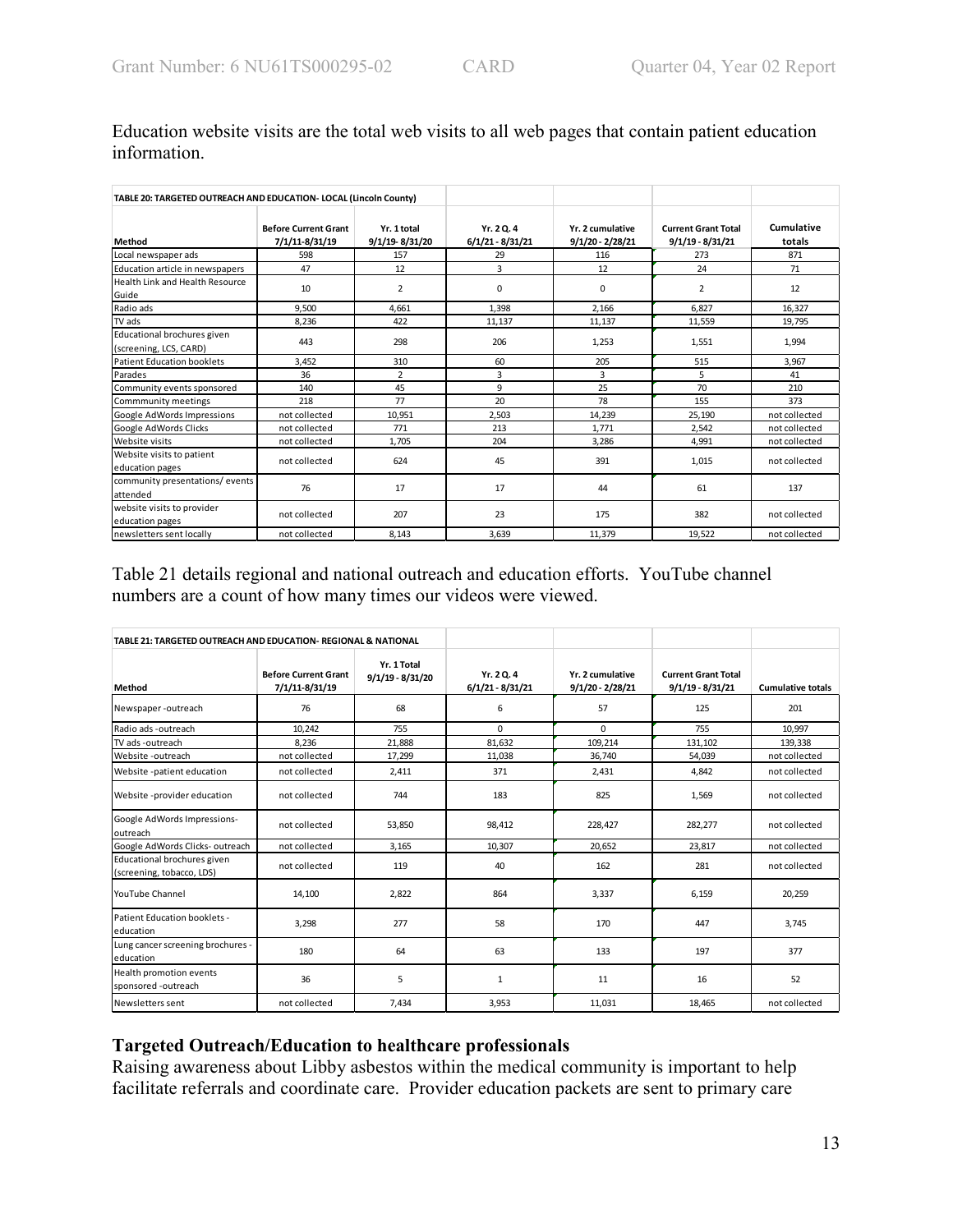providers of screening participants with their screening results. Mailings to healthcare professionals this quarter included twenty-three letters sent to specific providers with shared patients regarding the patients' specific needs related to findings during their CARD appointments. 25 new medical providers were added to CARD's mailing list and a press release was sent out regarding CARD's organizational structure changes and our new Medical Director, Dr. Karen Lee Morrissette. The Medical Director of Finger Lakes Occupational Health Services reached out and discussed Libby Amphibole exposure with Dr. Brad Black related to community exposures this quarter, and a meeting was held in New York to discuss Libby's asbestos health and lung cancer screening programs. These activities provided an excellent opportunity for education and collaboration on collecting accurate and reliable exposure histories, data management and screening procedures. In addition, two remote workers in research for Duke University who recently moved to the area reached out to learn about CARD and our asbestos health screening program. In July, the COVID testing codes were updated with SwiftCurrent, our third party service that manages payments for long distance screening services, so that LDS patients can also get rapid tests covered by the grant prior to having spirometry tests. This is a very important measure implemented to protect others because spirometry testing requires repeatedly breathing deeply and blowing it out as hard and fast as possible, an activity with a high likelihood of spreading virus.

| TABLE 22: TARGETED OUTREACH TO- HEALTHCARE PROFESSIONALS |                             |                                   |                                |                                        |                                                  |                          |
|----------------------------------------------------------|-----------------------------|-----------------------------------|--------------------------------|----------------------------------------|--------------------------------------------------|--------------------------|
| Method                                                   | <b>Before Current Grant</b> | Yr. 1 Total<br>$9/1/19 - 8/31/20$ | Yr. 20.4<br>$6/1/21 - 8/31/21$ | Yr. 2 cumulative<br>$9/1/20 - 2/28/21$ | <b>Current Grant Total</b><br>$9/1/19 - 8/31/21$ | <b>Cumulative totals</b> |
| Website -provider education                              | not collected               | 744                               |                                | 330                                    | 1.074                                            | not collected            |
| Mailings                                                 | not collected               | 121                               | 23                             | 72                                     | 193                                              | not collected            |
| <b>ICARD newsletter-education</b>                        | 27.948                      | 1.056                             | 571                            | 1,985                                  | 3,041                                            | 29.575                   |
| Iprovider education book mailed                          | 1,351                       | 271                               | 68                             | 152                                    | 423                                              | 1,690                    |
| Professional Conferences -<br>education/outreach         | 45                          |                                   |                                | 10                                     | 13                                               | 49                       |
| Medical professionals -education                         | 188                         | 46                                | 41                             | 305                                    | 351                                              |                          |
| Press release pick ups                                   | not collected               | 228                               | 104                            | 424                                    | 652                                              | not collected            |
| lother targeted outreach efforts                         | not collected               | 301                               | 13                             | 35                                     | 336                                              | not collected            |

# W**ebsite Use:**

CARD's website is an important tool for outreach, education, and communication with target populations. Table 23 summarizes use of CARD's website during quarter 4. Website materials are regularly updated and use is tracked to help improve content for users. Website updates this quarter included updating staff members as well as performing a monthly backup and plugin update site wide as well as uploading outreach videos. We also updated COVID-19 testing content. Google AdWords is used to track website traffic.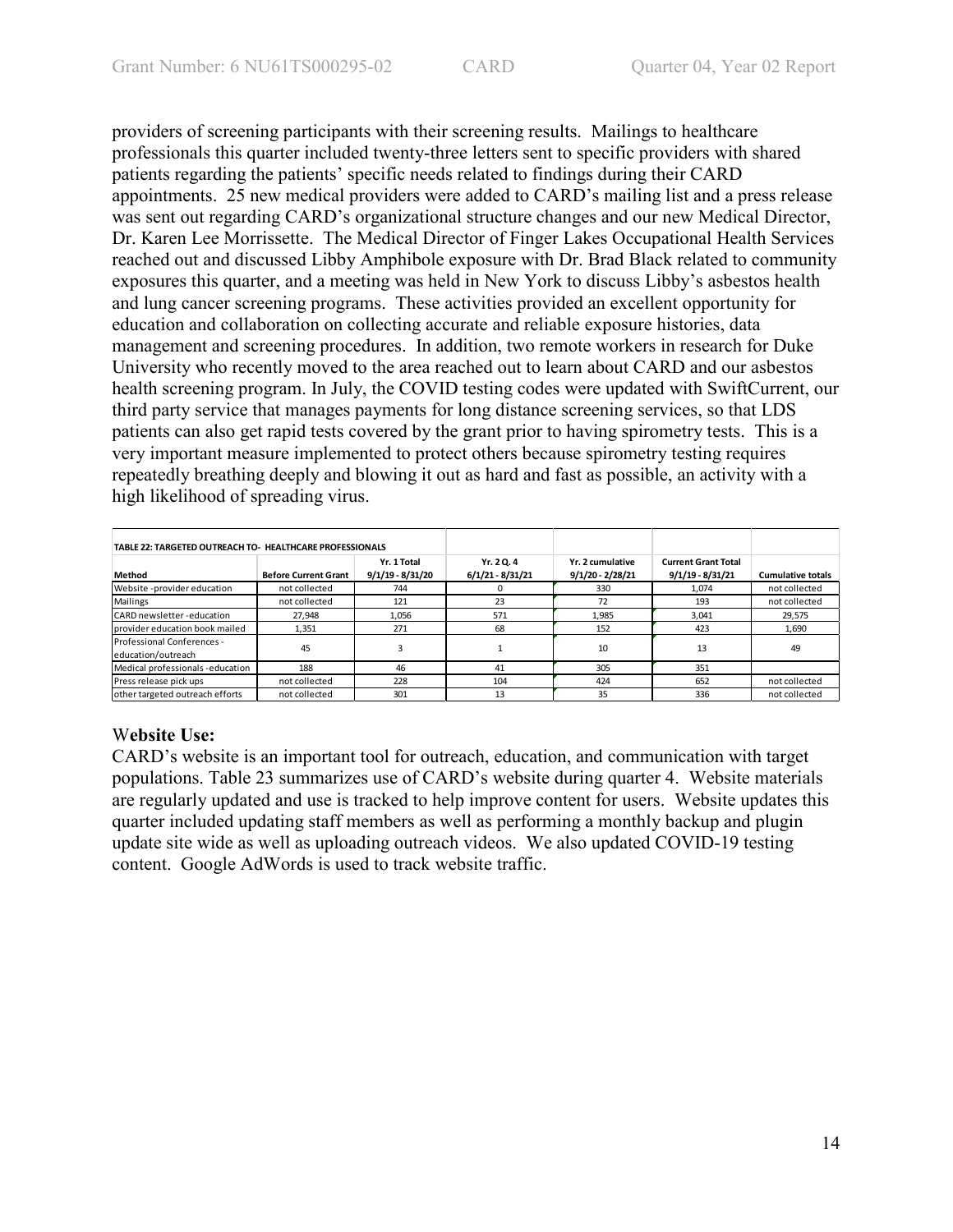| TABLE 23: Website use              |                             |                    |                    |                    |                            |                          |  |  |
|------------------------------------|-----------------------------|--------------------|--------------------|--------------------|----------------------------|--------------------------|--|--|
|                                    |                             | Yr. 1 Total        | Yr. 2 Q. 4         | Yr. 2 cumulative   | <b>Current Grant Total</b> |                          |  |  |
| <b>Website Use</b>                 | <b>Before Current Grant</b> | $9/1/19 - 8/31/20$ | $6/1/21 - 8/31/21$ | $9/1/20 - 2/28/21$ | $9/1/19 - 8/31/21$         | <b>Cumulative totals</b> |  |  |
| Screening applications submitted   | 202                         | 105                | 17                 | 70                 | 175                        | 377                      |  |  |
| via website                        |                             |                    |                    |                    |                            |                          |  |  |
| Contact CARD emails via website    | 433                         | 106                | 29                 | 142                | 248                        | 681                      |  |  |
| # of website sessions              | 103,871                     | 9,441              | 12,065             | 30,261             | 39,702                     | 143,573                  |  |  |
| # pages viewed                     | 252,023                     | 17.299             | 14,591             | 40,293             | 57,592                     | 309,615                  |  |  |
| session length 30+ minutes         | 1,398                       | 47                 | 9                  | 41                 | 88                         | 1,486                    |  |  |
| session length 10-30 minutes       | 13.642                      | 363                | 90                 | 323                | 686                        | 14,328                   |  |  |
| session length 3-10 minutes        | 29,537                      | 490                | 184                | 592                | 1,082                      | 30,619                   |  |  |
| session length 1-3 minutes         | 21.664                      | 567                | 295                | 926                | 1,493                      | 23,157                   |  |  |
| session length 31-60 seconds       | 9.413                       | 367                | 208                | 643                | 1,010                      | 10,423                   |  |  |
| session length 11-30 seconds       | 12,448                      | 370                | 272                | 885                | 1,255                      | 13,703                   |  |  |
| session less than 10 seconds       | bounce factor               | 7.237              | 11,007             | 26,851             | 34,088                     | 34,088                   |  |  |
| Page depth: 1-9 Pages viewed in se | 25,499                      | 10,200             | 14,205             | 32,265             | 42,465                     | 67,964                   |  |  |
| 10-14 Pages viewed in session      | 1,709                       | 348                | 23                 | 114                | 462                        | 2,171                    |  |  |
| 15-19 Pages viewed in session      | 614                         | 175                | 4                  | 26                 | 201                        | 815                      |  |  |
| 20+ Pages viewed in session        | 734                         | 253                | $\overline{2}$     | 25                 | 278                        | 1,012                    |  |  |
| # of users                         | 39,074                      | 8,782              | 11,415             | 27,109             | 35,891                     | 74,965                   |  |  |
| new users                          |                             |                    | 94%                |                    |                            |                          |  |  |
| returning users                    |                             |                    | 6%                 |                    |                            |                          |  |  |
| Male users                         |                             |                    | 48%                |                    |                            |                          |  |  |
| Female users                       | not cumulative,             | not cumulative.    | 52%                | not cumulative,    | not cumulative,            | not cumulative.          |  |  |
| Age between 18-24                  | reported as a               | reported as a      | 11%                | reported as a      | reported as a              | reported as a            |  |  |
| Age between 25-34                  |                             | percentage         | 22%                | percentage         | percentage                 | percentage               |  |  |
| Age between 35-44                  | percentage                  |                    | 19%                |                    |                            |                          |  |  |
| Age between 45-54                  |                             |                    | 18%                |                    |                            |                          |  |  |
| Age between 55-64                  |                             |                    | 19%                |                    |                            |                          |  |  |
| Age 65+                            |                             |                    | 11%                |                    |                            |                          |  |  |

### **Social Media and other outreach efforts:**

In addition to the above outreach and education, CARD had been working to increase our social media presence on both Facebook and Instagram. Our Facebook page which reaches local, regional, national, and international audiences has had 35 posts during this reporting period. These posts generated the following numbers: 15,141 total people reached, 1,637 post engagements. We currently have 2,700 followers on our Facebook page, and 140 followers on Instagram. Our Instagram page had a total of 18 posts during this reporting period. These posts reached 897 accounts, generating 63 likes. In addition, each week during the quarter an outreach or education video was released on our YouTube channel. This will continue thorughout 2021.

# **CARD Annual Rally:**

| <b>TABLE 20: CARD RALLY</b> |                             |             |                                     |                    |                   |
|-----------------------------|-----------------------------|-------------|-------------------------------------|--------------------|-------------------|
|                             | <b>Before Current Grant</b> | Yr. 1 total | Yr. 2 Q. 4                          | Yr. 2 cumulative   | <b>Cumulative</b> |
|                             | 7/1/11-8/31/19              |             | $9/1/19 - 8/31/20$ 6/1/21 - 8/31/21 | $9/1/20 - 2/28/21$ | totals            |
| # students present          | 840                         | 268         | 120                                 | 120                | 1,228             |
| # adults present            | 340                         | 104         | 53                                  | 53                 | 497               |

CARD's annual Rally was not held last fall as usual due to COVID precautions. The event was instead held on June 5 from noon to 4 pm outdoors in conjunttion with Kiwanis's family day in the park. The collaboration provided opportunites for numerous organizations to provide outreach and education to local children and their families. The booths were themed around PJ Masks characters and included identification of vermicultie hosted by the Lincoln County Asbestos Resource Program, hand washing hosted by Lincoln County Public Health, exercise hosted by 0-5 (a group that works to meet the needs of families with young children up to five years old), germ transmission hosted by Cabinet Peaks Medical Center, smoking and vaping prevention hosted by CARD and the Health Department, and cleanliness and sanitizing hosted by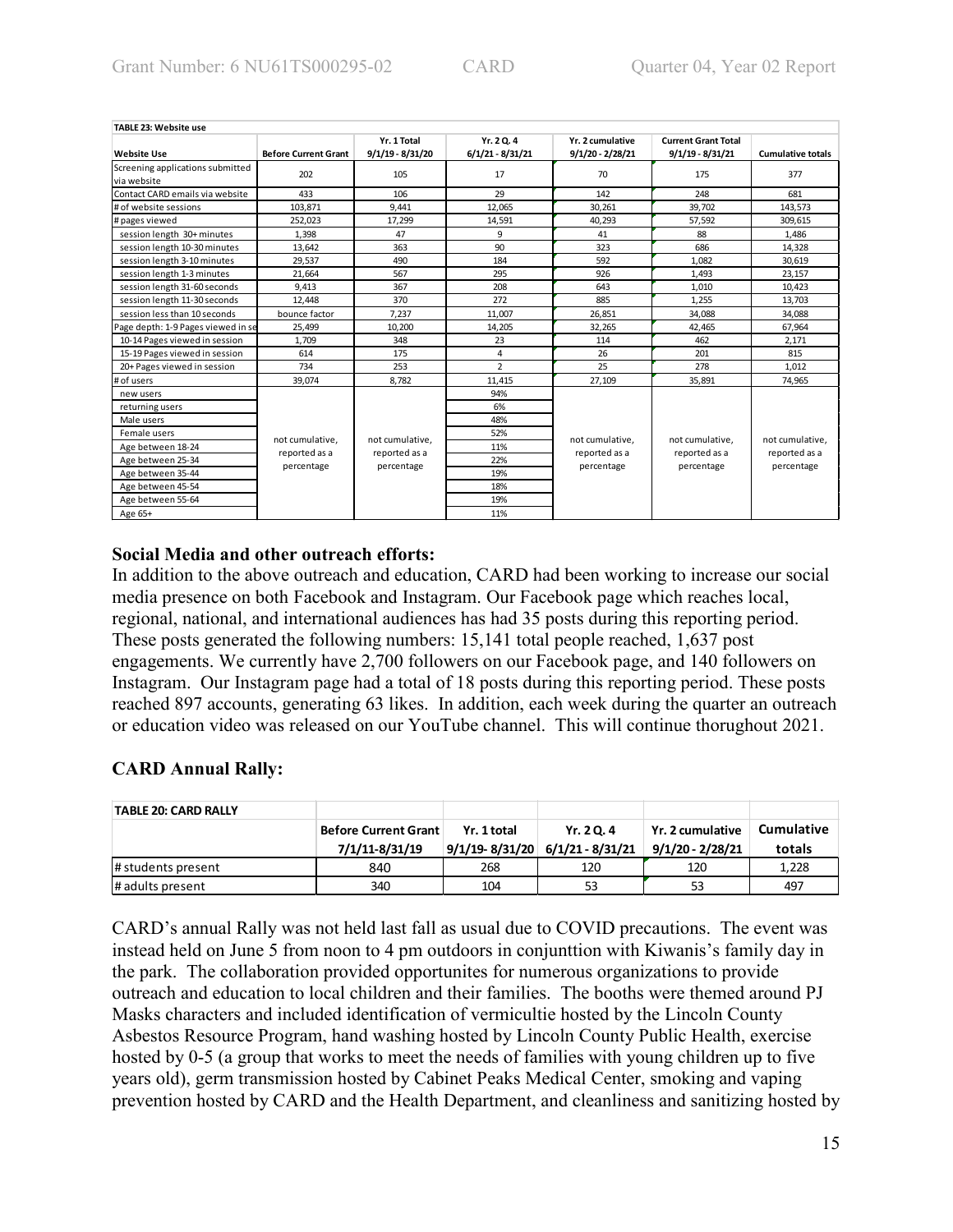CARD. The annual Rally event was an excellent way to engage local youth and their families in education about asbestos related disease and other important health topics. Upon completion of all booth activities, prizes or other useful items such as mini first aid kits with CARD Screening information were offered.

*Below are some photos of CARD's Rally activities from quarter 4: Left: Learning about the importance of exercise Right: Learning about proper hand washing techniques*



# **CHALLENGES: REASON FOR DELAY AND ANTICIPATED CORRECTIVE ACTION OR DELETION**

# **Loss of Information Technology employee:**

In July, CARD's Information Technology (IT) Specialist left the organization to take a new position. Recruitment was attempted but no one with the necessary knowledge and experience applied. CARD made the decision to outsource IT so that our needs would be met in a timely manner. We are working with a company called Montana Technical Solutions or MTS, and to date, the transition has worked well and there has been no interruption in our ability to carry out grant activities.

# **COVID-19 impacts:**

During quarter 4, Lincoln County Montana has experienced a surge in COVID-19 cases which are currently higher than at any other point in the pandemic to date. On Monday, September 20, 2021 there were 62 new cases reported, 335 active cases, 34 current hospitalizations, and 44 deaths had already occurred in the community. The screening programs continued to be impacted by COVID-19 with a decrease in the number of patients seen. This decrease was related to both restrictions such as social distancing, and to patient cancellations due to concern over the virus. In addition, CARD's pulmonary function labs were closed for part of the quarter but they opened back up and patient numbers also began to increase prior to the current surge. CARD installed equipment to convert our labs into negative pressure rooms to more effectively prevent the spread of infectious contaminants such as COVID-19 and implemented rapid COVID testing as well. CARD began to recall screening participants this quarter and also sent out post cards to area residents about screening. In a satisfaction survey received on July 13, one patient wrote, "I was happy that a rapid COVID test was done and all the improvements to the pulmonary testing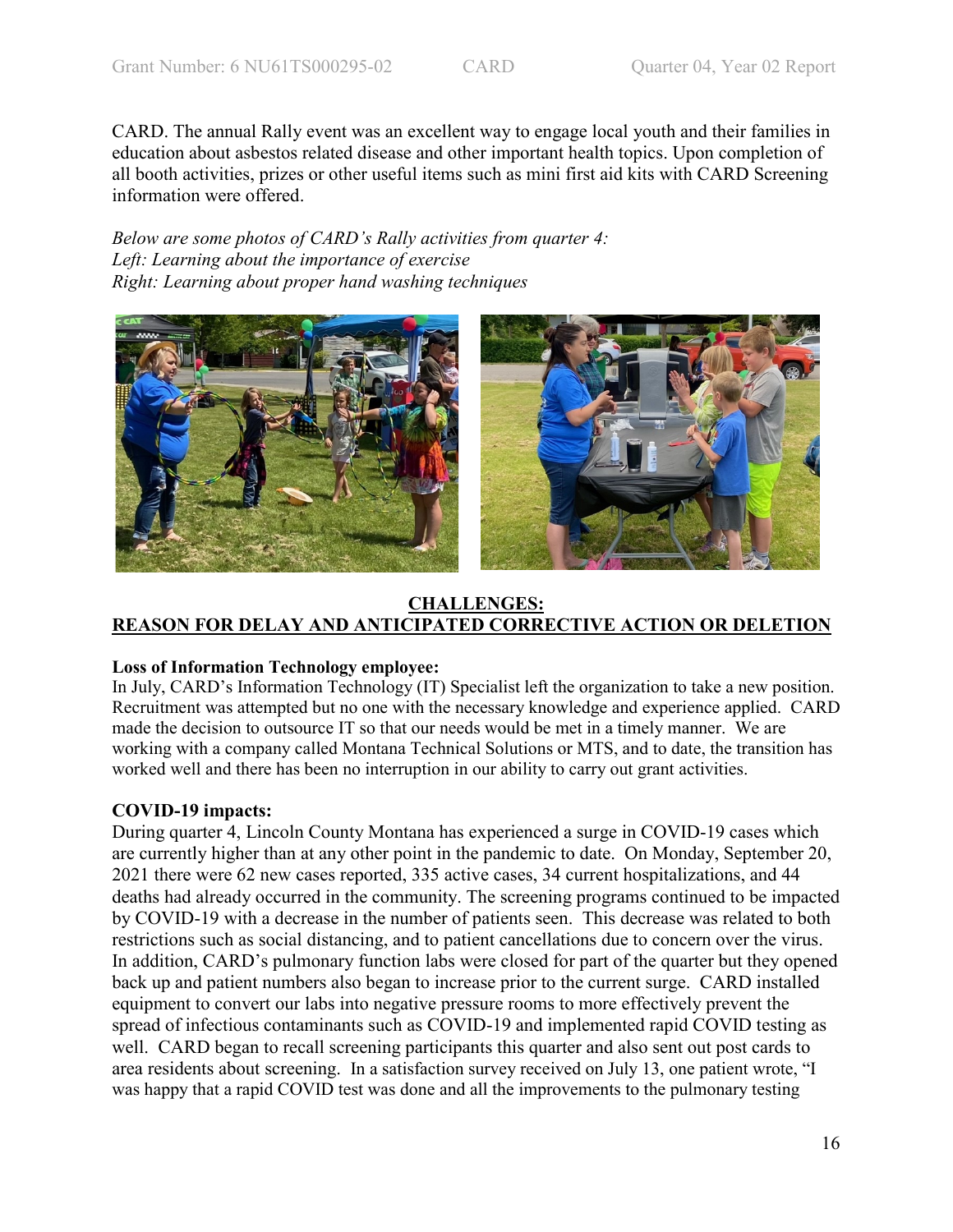room made for safety." Temperature checks for vaccinated staff were discontinued at the end of June but restarted with the recent surge toward the end of the grant year. Every screening participant is asked if they are vaccinated, educated about vaccines, and offered to assist with scheduling a vaccination appointment if desired.

# **STATUS OF PROGRAM, SCREENING, INFRASTRUCTURE, AND STAFF**

The grant's goals and objectives were implemented successfully even with the ongoing COVID-19 pandemic during the last quarter of year 2. A significant organizational structure transition was implemented at the CARD Clinic during quarters 3 and 4 with Dr. Black, the clinic's previous CEO and Medical Director moving into a part time advisory role. Dr. Morrissette became Medical Director, and Tracy McNew became Executive Director. In addition, Joe Joslyn, the newly hired Physician Assistant submitted his intent to resign at the end of the quarter due to an inability to find acceptable housing in the Libby area. Despite these changes, CARD's infrastructure remains solid with a strong administrative and implementation team. Quality assurance processes remain successfully in place for delivery of ARD and LCS screening activities, data management, outreach and educational activities. Completeness and accuracy of the database is evident by consistency of data reported across multiple tables. All data is quality controlled for accuracy before reports and table outcomes are generated. All screening CT scans are read by a qualified physician, so CARD's physicians read all CT images ordered by our physician assistant.

# **MEASURES OF EFFECTIVENESS**

Measures of effectiveness were reported under each specific goal above. CARD added a new effective measure with patient satisfaction surveys this year as well. In addition to what was reported above, the following is an example of specific feedback received from a patient this quarter:

- $\triangleright$  "The hospital was running late on the x-ray because of an emergency. The clinic and staff made me feel very comfortable and not rushed despite the delay."
- "Everyone was very professional, thorough and explained all test and procedures to my ability and knowledge to understand."
- "Prompt, friendly, informative explanation of procedures for clarity."
- "I felt everything went very smoothly. Staff was friendly and efficient. Great communication and friendly, knowledgeable staff."
- "Everyone was so kind and helpful. They made me feel comfortable and they were very knowledgeable."



*Wednesday, July 21 at a special event kid's corner at the Farmer's market in Libby CARD partnered with other local entities to provide outreach and education to adults and families and healthy entertainment for children. Another event was held on August 18 where lung health and identification of vermiculite were shared.*